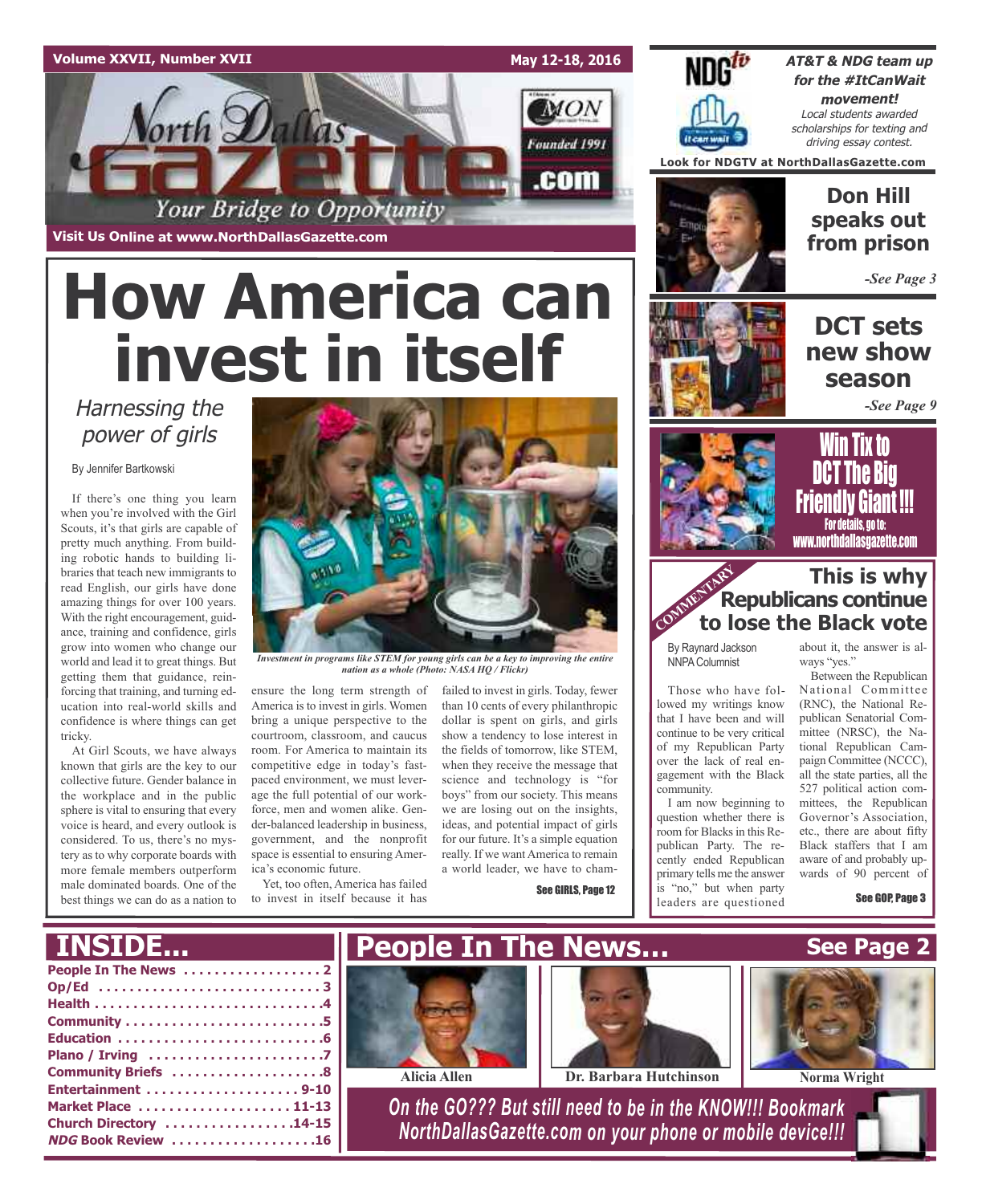### **People in the News www.NorthDallasGazette.com**

## **Alicia Allen**

Young Women's Preparatory Network has announced the seven recipients of its inaugural scholarship awards, totaling \$112,000. These deserving graduating seniors from YWPN's network schools throughout Texas were selected because they embody the mission and core values upon which the organization was founded: leadership, college readiness and health/wellness. Additionally, they are recognized for their capacity to lead and serve, and their commitment to making a signifi-



cant impact on their schools and communities. Each student will receive a \$16,000 scholarship.

Lynn McBee, Young Women's Preparatory Network CEO, commented, "Upon review of their applications, it was clear that these are extremely deserving young women with outstanding accomplishments and contributions to their community. They truly represent well-rounded Young Women's Preparatory Network leaders, and we are thrilled to grant them this scholarship, which will help them afford a college degree."

Alicia Allen of the Irma Lerma Rangel Young Women's Leadership School (Dallas) was one of these honorees.

Raised by her grandfather since birth, Allen plans to major in nursing because

she's seen the nurses who have shown her grandfather compassion as he battles leukemia.

She said, "It wasn't until (my grandfather) needed serious chemotherapy that he finally told us the truth. For the next four years, my sister and I had to mature at an exceedingly fast rate. A lot of the weight fell on me because my sister has a learning disability that often renders her insecure about completing tasks."

Allen refused to let her personal life of running a household and taking care of her family affect her education. She is senior class president, a Dallas ISD

Teen Board member and founded and served as president of the school's first African American Student Association.

"To me, what would normally hinder others has given me all the skills and tools to become a powerful and impactful leader."

According to Esmerelda Vanegas-Martinez, M.Ed, of Irma Rangel, "Alicia is always willing to help anyone and does it with a smile. Her attitude is one of her best qualities. She never lets anything distract her from achieving her goal." In the fall, she will attend the University of Oklahoma.

Among the six other

young women honored was nearby neighbor Kennedy Woodard of the Young Women's Leadership Academy of Fort Worth. Woodard pushed to finish early so that she could graduate with her sister in the school's historic first Class of 2016.

Founded in 2002, the Young Women's Preparatory Network is a nonprofit agency that partners with public school districts in Texas to operate the largest network of all-girls, public, college preparatory schools in the nation. More information can be found at www.youngwomensprep.org.

## **Dr. Barbara Hutchinson**

NEW YORK (Black-News.com) — The Association of Black Cardiologists (ABC), an inclusive organization dedicated to eliminating disparities in cardiovascular diseases, has elected Felix Sogade, MD as Chairman of the Board of Directors and Barbara Hutchinson, MD, PhD as President. "We are very excited to welcome Dr. Sogade and Dr. Hutchinson to their new leadership roles, said Malcolm Taylor, MD, chairman of the Nominating Committee. "Their outstanding contributions to



ABC across many sectors and proven leadership and business experiences will serve our organization well as we embrace the challenges and opportunities ahead of us.

Dr. Sogade currently serves as the CEO/President of Georgia Arrhythmia Consultants and Research Institute(GACRI). He is ABIM board certified in clinical cardiac electrophysiology and cardiovascular diseases and has provided services to the mid-Georgia area for more than nineteen years. In addition, he serves as Associate Professor of Medicine at Mercer University.

ABC as an organization and its constituent members have played a tremendous role in my personal career development," comments Dr. Sogade. "21 years ago I was awarded the very first ABC fellowship to continue my training in Cardiac Electrophysiology at Duke University. I am honored today to serve as chairman of the board and shall continue to remain appreciative for this opportunity. This depth of gratitude makes commitment and determination to ensure success of this organization unfaltering.

Dr. Hutchinson is the managing partner of Chesapeake Cardiac Care, P.A., a cardiology practice in Annapolis, Maryland. She is board certified in both cardiovascular disease and

#### sleep medicine as well as a Fellow of the American College of Cardiology (FACC). Dr. Hutchinson is an instructor in the Department of Internal Medicine at University of Maryland Hospital and a noted international speaker.

"I am thrilled to accept the Board and membership appointment as President, remarked Dr. Hutchinson. "The organization is at an exciting place in its 42 year history and I look forward to advancing its mission through the collaborative efforts of our board, our membership and staff. We want to build on the successes we have achieved thus far in education, research and advocacy while cultivating expansive progress in eliminating disparities. As an organization, we are strongly positioned to deliver reliable solutions to achieving health equity and diversity strategies (workforce, clinical trials) through high quality partnerships."

The ABC Board of Directors comprises a wide range of experience in various fields, including healthcare, organizational management and capacity building. To learn more, visit www.abcardio.org/boardmembers.p hp

## **Norma Wright**

NormaWright, a counselor at Billy Earl Dade Middle School, is Dallas ISD's 2015-2016 Counselor of the Year. She, along with fellow counselors from schools across the district, were honored at a special reception on May 3.

Wright emerged from 42 total nominees as Middle School Counselor of the Year. The other three finalists are:

Carla Patrick, Elementary Counselor of the Year, J.P. Starks Math, Science and Technology Vanguard

Nellesia Tolliver, High School Counselor of the Year, Justin F. Kimball High **School** 

Robyn Fall, Counselor's Choice Winner, W.H.Adamson High School



In nominating Wright, Dade Principal Tracie Washington wrote that the counselor enters Dade with a servant's heart to create an environment of accountability, advocacy and leadership. "Charged with the responsibility of strategically designing a guidance program that influences our school culture, she creates an environment that others dream of, where the principal/counselor role is aligned, serving passionately in her calling."

Wright agreed that her being a counselor is a calling. "It is the work in serving the needs of any educational community that has driven me to be equipped with the skills necessary to meet the needs of that community," Wright wrote in her nomination form. "We dice the children on academics, and performance, but the focus has to be on the whole child. It's my unwavering commitment to building relationships that keep the core of the school on one heartbeat."

Dade Middle School staff have been recognized in other ways this year as well. Principal Tracie Washington

was named Secondary Principal of the Year and Ellyn Favors was recently named Secondary Volunteer Coordinator of the Year. Dade is part of the Accelerating Campus Excellence (ACE) initiative, about to wrap up its first year.

Washington gave words of encouragement during the event, before one of her counselors was awarded the top prize.

"I get excited in the work that you do. You are transforming schools every day," Washington said. "You are the keepers of the vision."

Other guest speakers includedTamara Singleton, last year's Counselor of the Year, who is now assistant principal atW.A.Blair Elementary; and Lynette Howard, principal at J.P. Starks.



*For the 411 in the community, go to www.northdallasgazette.com*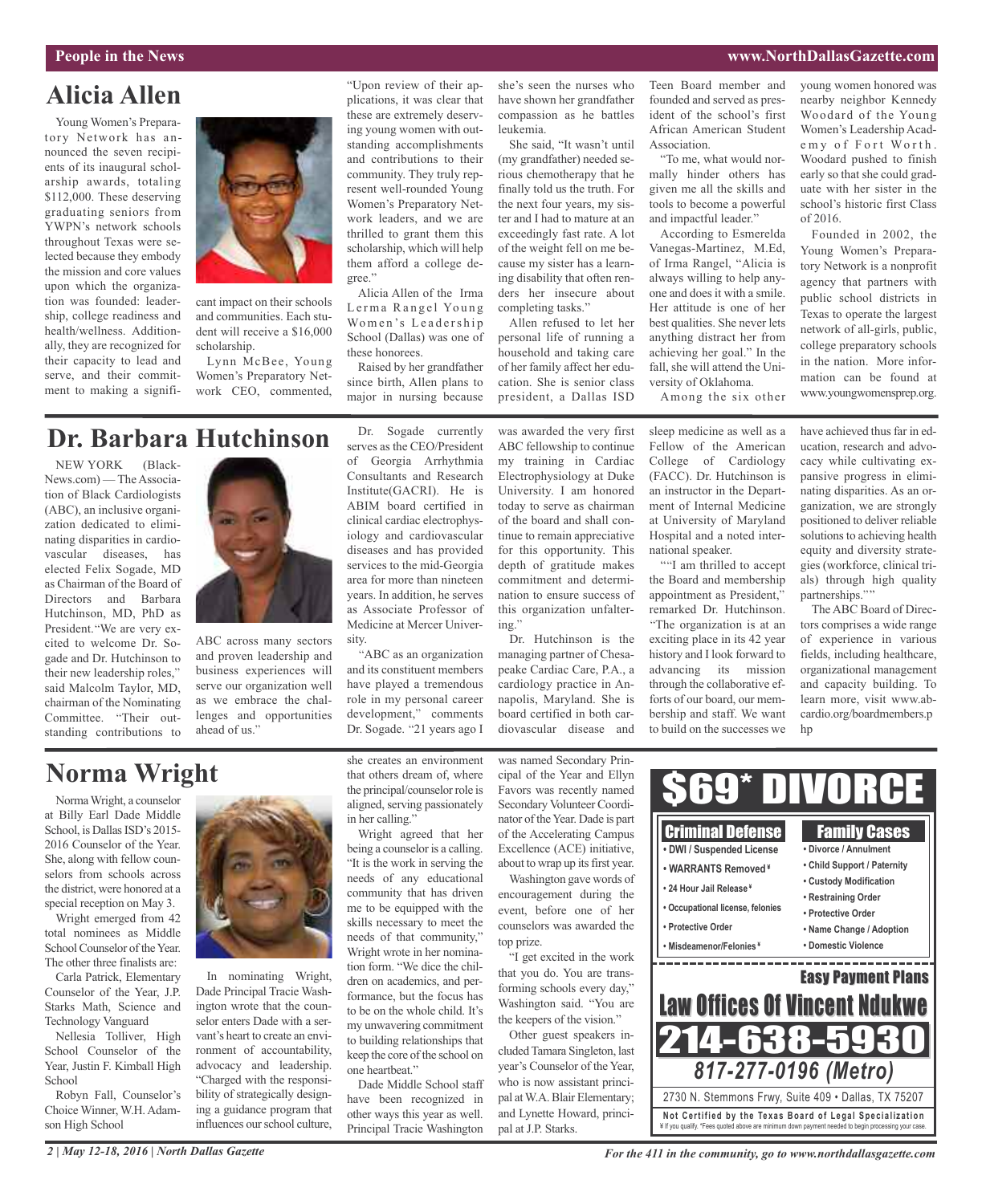### **www.NorthDallasGazette.com Op-Ed**



*North Dallas Gazette assumes no responsibility for unsolicited material and reserves the right to edit and make appropriate revisions.*

### *"Do what you say you are going to do ... when you say you are going to do it.*

**Publisher's Office:** publisher@northdallasgazette.com

**Sales Department:** marketing@northdallasgazette.com

### **Editorial Department:**

editor@northdallasgazette.com

### **Online:**

www.NorthDallasGazette.com www.twitter.com/NDGEditor www.facebook.com/NorthDallasGazette www.pinterest.com/NDallasGazette

### STAFF

**Chairman Emeritus** *Jim Bochum 1933 – 2009*

**Published By**

*Minority Opportunity News, Inc.*

**Web Master** *Todd Jones*

**Special Projects Manager** *Edward Dewayne "Preacher Boy"Gibson, Jr. James C. Allen*

**Community Marketing** *Nina Garcia*

#### **Advisory Board:**

*John Dudley Myrtle Hightower Fred Moses Annie Dickson Cecil Starks Willie Wattley Coty Rodriguez-Anderson B. J. Williams Denise Upchurch Barbara Simpkins, ADVISORY BOARD SECRETARY*

#### *Quality Assurance* Myrtle Hightower, CHAIRPERS Coty Rodriguez

**Advisory Board Committees:**

*Public Relations Planning and Implementation* Cecil Starks, CHAIRPERSON *Business Growth Referral* John Dudley, CHAIRPERSO *Program Policy Development* Annie Dickson, CHAIRPE

**Production** *Margaret Freelon David Wilfong*

**Editor** *Ruth Ferguson*

**Religious/ Marketing Editor** *Shirley Demus Tarpley*

**VP of Digital Marketing and Entertainment** *Jessica Brewer*

**Contributing Writers** *Jackie Hardy Terri Schlichenmeyer Nicole Scott*

*The North Dallas Gazette, formerly Minority Opportunity News, was founded in July 1991, by Mr.Jim Bochum and Mr.Thurman R. Jones. North Dallas Gazette is a wholly owned subsidairy of Minority Opportunity News, Inc.*

### **Former Dallas Mayor Pro Tem Don Hill speaks out**

*Letter to the Editor*

I am not an apologist for America! I am writing this letter on the 6th anniversary of my incarceration, while hospitalized in a federal medical center in Butner, North Carolina, with Stage 4 prostate cancer, serving an 18 year sentence for public corruption. I may never see free-

congress, thus most Republican entities have no Black staffers, advisors, or consult-

Republicans will counter that Blacks are an insignificant part of primary voters (about 2 percent), which is factually true, but that should not prevent the hiring of Black staffers, advisors, or consultants during this

Implicit in this bogus argument is that Blacks should only be hired to engage with the Black community. I totally reject this approach. As a matter of fact, if a campaign has a limited budget, they are better served by hiring a Black staffer over a White

Blacks, out of necessity, are forced to live in two worlds simultaneously. We have to be able to live and function within the Black community (where most of us live); but we must also be able to navigate the white community (where most of

Most whites could not navigate the Black community effectively since most have absolutely no relationship within the community. So, by hiring a Black staffer, you get a two-fer. I find this an extremely compelling reason to hire a Black staffer. To my utter and total dismay, every Republican presidential campaign other than one gets a failing grade on the issue of Black staffers. You never hear the few Black Republicans who have a media platform talk about the lack of Black staffers within every level of the Republican Party. They are too caught up waiting for the proverbial pat on the head from their overseers.

You rarely, if ever, see

ants.

process.

staffer.

us work).

those work for a member of them take a principled stand

man.

market."

dom again. Therefore, I have reason to be fatalistic about my daughters'and grandchildren are, including my 18 year- old grandson's, future in America. Nevertheless, my life experiences tell me of a power in expectant optimism and that power works toward righteousness – even righteousness in America.

against the party when it comes to the invisible Black

You see them on CNN mouthing all the words they are told to speak and not bringing light to a party that is lurking in the dark.

According to the Gallop, "almost two-thirds of blacks identify as Democrats, with most of the rest identifying as independents. Only 5 percent ofBlacks nationwide identify as Republicans." This means about 29 percent of Blacks label themselves as "Independent." In business, this 29 percent is called a "target

Did we really need an autopsy report after the 2012 election to tell us what needed to be done to diversity our party? This was a

Ta-Nehisi Coates' bestselling book, "Between the World and Me", took my hope for America to task in a way that was unexpected. In writing a letter to his beautiful teenage son, his counsel concerning his son's future in America is devoid, in large

illegal immigration has devastated the Black community, he constantly talks about how the Obama administration has been disastrous for Blacks and he has hired "real" Blacks and put them in positions of power.

Trump has substantively total of the 16 candidates he defeated. Yes, you heard me

Trump's national

nominee. The Republican Party has no Blacks that ever speak for the various entities listed above, so please don't get mad when the Democrats label our party as racist; visually and optically, we are; on policy, not so much.

Democrats and Republicans are trying to brand Trump as racist, sexist, and a xenophobe. If these claims are true, I hope he continues to live up to those characterizations; because if he does, he will be sworn in as the 45th president of these United States.

If you don't believe what I am saying, maybe you will believe one of Trump's longtime employees, Lynne Patton. This video says it all.

*Raynard Jackson isfounder and chairman of BlackAmericans for a Better Future (BAFBF). BAFBF focuses on the Black entrepreneur. For more information about BAFBF, visit www.bafbf.org.*

cheap political stunt to give for any other Republican the party cover, because they didn't really want to address the reality starring them in the face. In typical Republican fashion, they appointed two minorities, one Black and one Hispanic, as co-chairs (the other three being Whites) of the committee.Then they had a White as the national face of the report who did most of the media interviews after the Current: \$5,190 report was released.

This little fact is exhibit "A" in how Republicans just don't get it. Why would they not have the Black and Hispanic asthe face of the report to engage with the media? Duh!

Even when they try to do the right thing, they do it the wrong way.

The one person who understands these issues is the one person the Republican establishment tried to defeat, Donald J. Trump. He constantly talks about engaging with the Black community,

Goal: \$15,000 **Tina Deal is** relving on her faith and the generosity of friends and strangers, during one of March 17:\$5,000 the most challenging times of her life. Recently she has endured both health and financial crisis.

**Visit NorthDallasGazette.com** and search for Tina Deal to learn how you can help!

See LETTER, Page 5 *Former Dallas Mayor Pro Tem Don Hill (image: Twitter)*

For the 411 in the community, go to www.northdallasgazette.com May 12-18, 2016 | North Dallas Gazette | 3

**GOP,** continued from Page <sup>1</sup>

he constantly talks about how

talked about the Black community more than the sum correctly.

spokesperson, Katrina Pierson, is all over TV speaking on behalf of the campaign. The visual of a Black female being the face of a presidential campaign is unprecedented and very powerful. Neurosurgeon and former presidential candidate, Dr. Ben Carson, is leading Trump's vice presidential search; I can't recall a Black ever serving in this position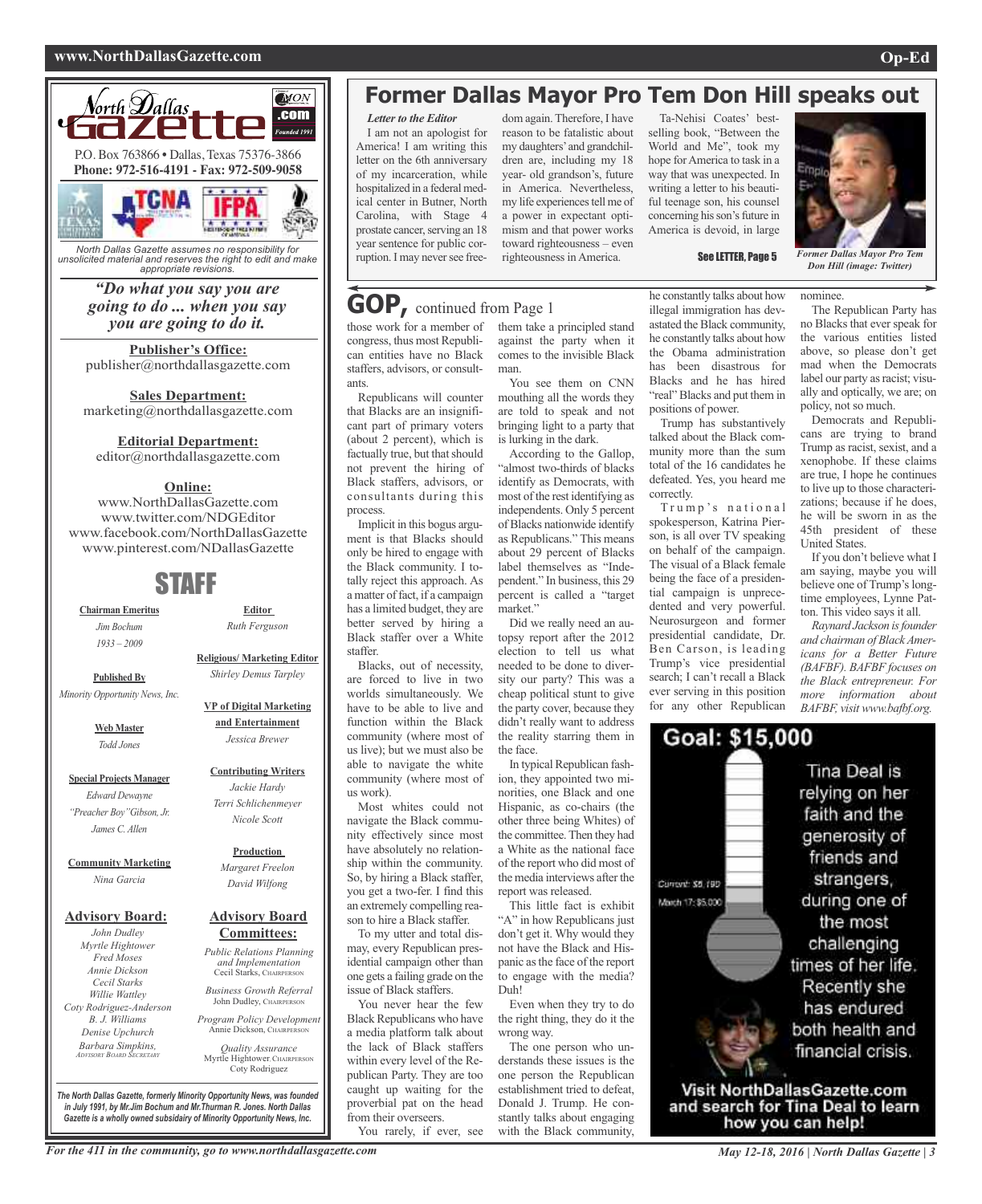## **Blood pressure over time may better predict stroke, death risk**

Knowing the path of a person's blood pressure from middle age onward may help doctors better assess the health risks posed by high blood pressure and could lead to earlier interventions to prevent stroke and other diseases linked to high blood pressure, according to new research in the American Heart Association's journal Hypertension.

"We already know that high blood pressure is the biggest risk factor for stroke and that in people aged 50 to 75, it can change in a couple years'time," said M. Arfan Ikram, M.D., Ph.D, senior study author and associate professor of neuroepidemiology at Erasmus University Medical Center in Rotterdam, the Netherlands. "Yet, most studies looking at the relationship



older:

mon trajectory.

• Class 1 experienced gradually increasing blood pressure from normal systolic blood pressure (120 mm Hg) in middle age to high systolic blood pressure (160 mm Hg) at age 95. Class 1 was the most com-

• Class 2 began with normal blood pressures in middle age but experienced a steep increase to very high systolic blood pressure (200

between high blood pressure and stroke have relied on a blood pressure measurement at a single point in time, rather than looking at the course of blood pressure and stroke risk."

Dutch researchers tracked the systolic (top number) blood pressure of 6,745 participants, age 55-106, living in a suburb of Rotterdam, the Netherlands, for over two decades.

Researchers identified four distinct blood pressure period.

• Class 3 had moderate high systolic blood pressure (140 mm Hg) in middle age that did not change much over time.

• Class 4 had high systolic blood pressure (160 mm Hg) in middle age, but their blood pressure decreased after age 65. Class 4 were more frequently men and more often used medication.

The study accounted for blood pressure lowering medications, smoking, alcohol use, body weight and other factors that might bias results. After adjustment, researchers found:

• Those whose blood pressure climbed steeply with time (Class 2) and those with high blood pressure that decreased after age 65 (Class 4) had the highest

mm Hg) over the same time risk of stroke and dying from non-stroke diseases up to the age of 80.

• People with moderately high blood pressure at midlife and throughout (Class 3), had the highest risk of stroke overall but their risk of dying from non-stroke events, along with those in Class 1, was the lowest.

• Those with normal baseline and gradually increasing blood pressure from borderline-high to high (Class 1) had the lowest risk of stroke and a low risk of death for non-stroke events

During the study period, 1,053 participants suffered a stroke. Researchers also studied the number of deaths that occurred from non-stroke health events. High blood pressure increases the chances of dying from heart attack,

heart failure, kidney disease and other diseases.

Authors said that these finding raise questions about caring for patients with high blood pressure and borderline high blood pressure.

Although large, the study's population was geographically limited and mostly white. However, Ikram said the study's take home message can likely be applied to people from other communities:

"Blood pressure should be measured regularly because it can change markedly over the course of a couple years, and put you at high risk for an adverse event, said Ikram. "Since the risk of stroke and death differ across these trajectory paths, they are potentially important for preventive strategies."

### **Teenagers and theatre addresses juvenile recidivism through classical text**

The teens gather behind the curtains, ready with anticipation for their big night: The presentation of the Shakespeare production they've been working on for almost two months. The anticipation builds as the curtain call draws near. As the cast of teens arrange the set and double-check the lighting and sound, they rehearse their lines one last time.

What makes this afterschool production different from others is that it includes teens from the Dallas County Juvenile Department. Many of the teens participating in the production are from atrisk neighborhoods and some have experienced disciplinary action by the county juvenile courts. "The Clink" by Steven Young, a comedy based on Shakespearean text, provides an avenue of rehabilitation for these teens asthey work constructively to arrange the stage and design the show, dealing with real problemsolving and learning to communicate with each other in positive and creative ways.

Since the beginning of April, 2016, these teens have been instructed on all aspects of theater, including costuming, lighting, sound and set



*T-An-T (Teenagers And Theatre) Apprenticeship Program*

design, as well as acting techniques and stage management.Jonathan Luke, the director of "The Clink," is responsible for the training of the teens. He hopes they will gain a deeper sense of themselves through this program for both on and off the stage, he said.

"I'm working on this specifically with awareness. Vocally, physically and emotionally, and as it relates to the theatre," he said, explaining the exercises he plans to use to prepare them for their performance. Using vocal warmups, tongue twisters, visualization techniques and imagination exercises, he hopes to tap into their creativity and inspire teamwork, utilizing lessons he has learned from graduate school at Columbia University.

The T-An-T (Teenagers And Theatre) Apprenticeship program is the brainchild of Executive Artistic Director, Teresa Coleman Wash and was started in 2008 as one of the student outreach programs and theatre series offerings. T-An-T, as part of their education program, combines a mixture of high school students and teens from the Dallas County Juvenile Department.

Also partnering with the North Texas Volunteer Truancy Program, the purpose is to provide an afterschool outlet for teens that enables them to work through problem-solving and develop creative and collaborative methods of conflict resolution, thereby reducing patterns of destructive behavior.

Teresa Coleman Wash, the

founder and executive artistic director of the Bishop Arts Theatre Center believes this innovative theatre experience will encourage self confidence in the teens as well as enrich the rest of their education.

"Studying theatre, especially classical text, is an innovative way to teach text interpretation, encourage creative thinking and improve reading skills," Wash said. "Our objective is to touch students with the arts in a way that informs the rest of their academic interests and transform their sense of personal potential by reducing the rate of recidivism."

Participating in the program can cause greater development in the teens'reading skills. In 2014, 91 percent of students in the program passed the reading portion of the STAAR test, the standardized testing system used in Texas public schools.

The work of the teens will culminate with their production of "The Clink," which will premiere on Friday, May 20 at 7:30 p.m. and will be followed by a final performance on Saturday, May 21 at 3 p.m. at the Bishop Arts Theatre Center, at 215 South Tyler Street in Dallas.

**ACCOUNTING** 

## **Learn More, Earn More**



Program Cost: \$1,200\* Training is less than one year, and demand expected to grow 25% by 2024"

Sainta waxaynad dakkira la sedihatko pagrané aralata al Bankka-wilalege eta. "Estreniai uni fa bene erd segoke<br>altra-conte intiar rates Eudobjöhetti imurnon un induksi. Dan ont vili are be pagran. ""Bumu al pine Statates



Program Cost: \$3,840\*

Avg. National Salary: \$65,940\*\*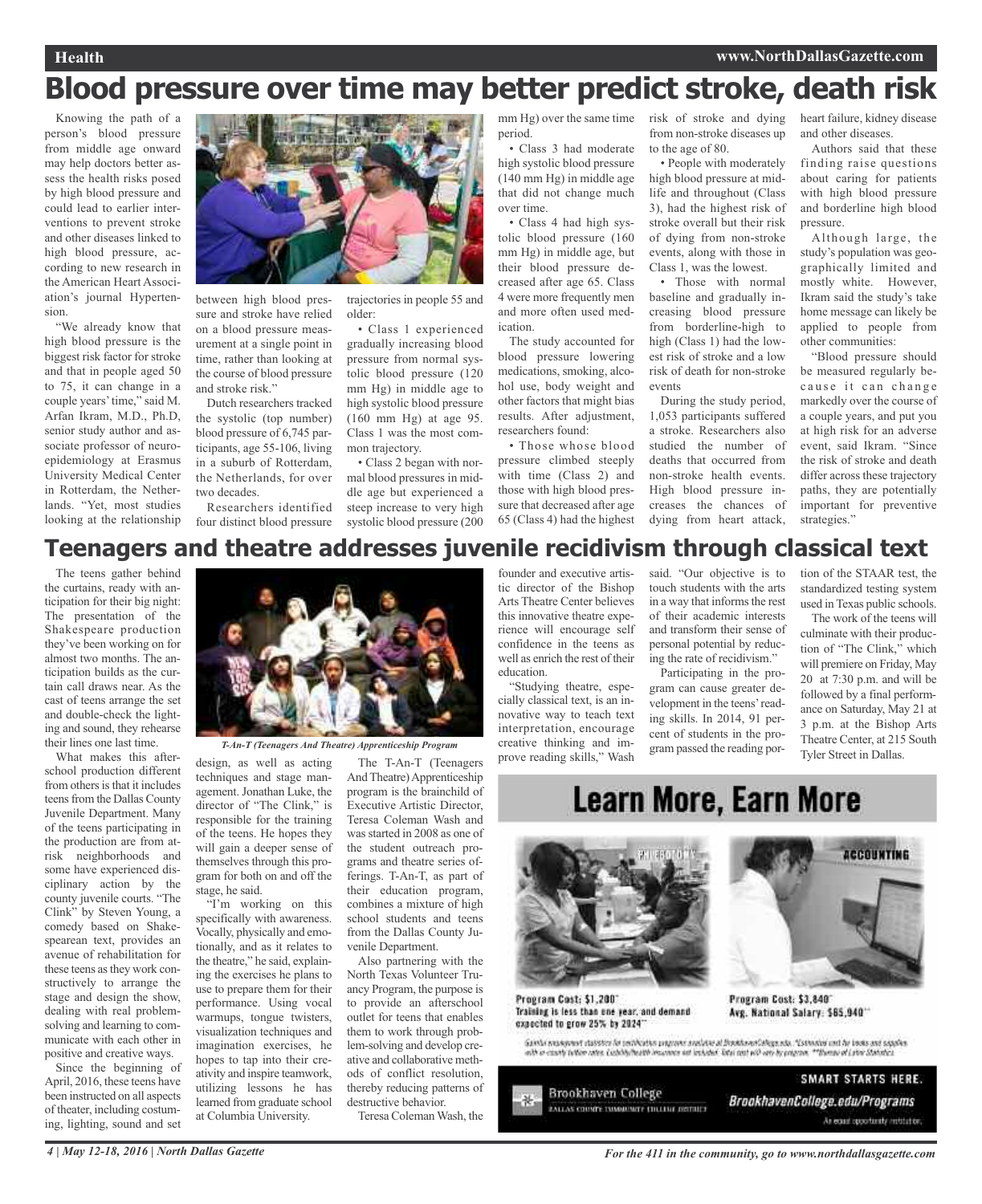### **www.NorthDallasGazette.com**

### **Community News**

## **Dallas P.D. to serve Norma's Café customers during Tip-A-Cop event**

Special Olympics Texas (SOTX) and the Law Enforcement Torch Run (LETR) will team up with Norma's Café, the original Dallas dining icon serving Texas-style home cooking, on Tuesday, May 17 for the annual Tip-A-Cop fundraiser.

Dallas-area police officers and LETR members will serve Norma's Café customers at all three of the chain's locations (North Dallas, Oak Cliff and Frisco) and raise awareness for local SOTX athletes. The event will run from 7:30 a.m. – 1:00 p.m.

Officers will serve tables and will collect tips, which will be donated to SOTX at the end of the shift, to support programming and training for more than 6,800 athletes with intellectual disabilities in the Greater Dallas Area. A portion of the day's sales will also be donated to the organization. Contributions can be

made via cash, check or

credit card. For more information, contact Doug Ray (dray@sotx.org) at 214.943.9981.

Participating Norma's Café Locations: *North Dallas* 17721 N. Dallas Parkway #130 Dallas, TX 75287 *Oak Cliff* 1123 W. Davis St. Dallas, TX 75208 *Frisco* 8300 Gaylord Parkway #19 Frisco, TX 75034



Cops and Law Enforcement Torch Run members will serve table for tips, which will be donated to support *local Special Olympics Texas athletes.*

## **Hawaiian Falls offering military free admisison Memorial Day Weekend**

Hawaiian Falls will offer free admission to all military personnel at its North Texas water parks in Garland, The Colony, Mansfield and Roanoke from 10:30 a.m. – 6 p.m. Memorial Day weekend – Saturday, May 28; Sunday, May 29; and Monday, May 30. All immediate family members can purchase their day pass for a discounted price of \$20.99. "We're grateful for the brave service members who willingly give up their freedoms to protect ours," said Hawaiian Falls CEO Clint Hill. "Because of their sacrifices, we can enjoy a fun, carefree summer with family and friends. We're not going to bore them with long speeches or embarrass them by singling them out. We're just happy to provide them a day to relax and have fun at our water

parks."

To participate, individuals just need to show a valid military ID at the ticket window. This free admission applies to one individual admission for a military member on Saturday, May 28; Sunday, May 29; or Monday, May 30, 2016 only and cannot be combined with any other offers.

Celebrating more than a decade of bringing families Mansfield, Roanoke, Waco and Pflugerville. The water parks will open to the public 10:30 a.m. Saturday, May 28th for the 2016 summer season. Season passholders are always allowed into the park 30 minutes before the gates open to the public. More info at hfalls.com or facebook.com/hfalls.

closer together, Hawaiian Falls operates water parks in Garland, The Colony,

> captive to our past, nor condemned by our present predicament, but faithful to the principles of America's founding documents and its reinvented iterations of free-

tions to his son are heartfelt and real. The antidote, however, to this parental terror is the provocative trinity of faith, hope and love. May I explain? The foundation of a righteous nation is justice. As the sacred scripture from the book of the prophet Amos proclaims, justice and righteousness are infinitely intertwined and interrelated. Justice rolling down like waters and righteousness like an ever flowing stream are progressive. What was the common thread in all of Jesus' miracles on which the sufferer experienced healing – the quality of faith demonstrated or a lack thereof.

America is based on the progressive reinvention of itself. Nations do reinvent themselves. America has and continues to reinvent itself through historic social movements. I do not believe we are

## **Dallas Chamber Symphony recommended for NEA award**

National Endowment for the Arts (NEA) Chairman Jane Chu announced 64 awards totaling \$4.3 million supporting projects across the nation through the NEA's Our Town program.

The Dallas Chamber Symphony (DCS), in partnership with the City of Dallas, will be "Taking It to the Streets" as one of the organizations recommended for an award of \$50,000 to engage citizens in our community through live music

dom from stigma or oppression, due process of law, equal protection and full citizenship. We are not pitiful victims; we

An early 20th century writer best captured, in words, the danger of fear in a short essay entitled "The Realization of Perfect Peace" when he proclaimed: Fear is everywhere. Fear has become with millions a fixed habit. To live in continual dread, continuing cringing, continual fear of everything be it loss of love, loss of money or situation, is to take the readiest means to lose what we fear we shall. Consider this; hope that is seen is no hope at all!

A hopeless, struggle-filled future that Coates casts before his son is the antithesis of a legacy born of our historic heritage. Throughout the historical journey of African American people,

are pitiless victors!

in downtown spaces between fall of 2016 and spring of 2018.

The Our Town grant program supports creative placemaking projects that help to transform communities into lively, beautiful, and resilient places with the arts at their core. The NEA received 240 applications for Our Town this year and will make awards ranging from \$25,000 to \$100,000. "Taking It to the Streets"

#### See DCS, Page 9

we possessed an eternal hope as well as a daily expectation that our lives will be better, we will survive, no matter the circumstances. This courage to believe in better days would prevent some of our ancestors from committing suicide during the Middle Passage, others from revolts doomed for failure and others to survive in the face of incomprehensible cruelty. Yet in our hopeless situation, we gained strength; the more hopeless the circumstance, the more we persevered. We got married, we had families, we developed skills, intellect, and trades; we displayed industry to create our own! No greater story has ever been told!

Love of country demands a just rebuke when confronted with injustice. To love those who reject our existence, even to the point of murder and oppression, is America's redemptive opportunity to reciprocate and create, in the words of President Barack Obama, "a more perfect union."

### LETTER, continued from Page 3

measure, of the 3 pillars of my spiritual life: faith, hope and love. Despite Coates'love for family and the African American community, this writer's authentic affections falter in the face of America's history of hatred and oppression of our ebony brothers and sisters.

Three major premises emerge in Coates' book: first, the assault on " black bodies" by America's law enforcement, educational and economic institutions, have given birth to a fear born of Coates' life experiences, that is beyond hopeful end.

Secondly, racism is the "father of race" and its implications of white supremacy and black inferiority. Finally, the "love power "of African American people profoundly displayed in the aftermath of the murder of the Charleston Nine is not from God or divinely inspired.As exquisitely explained in a recent "Letter to the Editor," love requires a risk of loss, of rejection, of rebuke. Nevertheless, love requires me and all who desire the best for America to "cast out bread upon the waters" as King Solomon advised over 3,000 years ago. In loving our enemies and America with its legacy of failed promises, we embrace the possibility that America's vituperative progeny will ultimately see us as authentic Americans. The transformation has begun already. We have given birth to educational, economic and cultural institutions and icons that impactAmerica on a daily basis.

Our struggle to achieve full citizenship embodies this Nation's highest principles. The humility and courage displayed by so many African Americans, young and old, rich and poor, skilled and unskilled, over our history in this country point undeniably to an endowment from God. The fact that the book remained on so many bestseller lists throughout 2015 and beyond is a testimony to the powerful writing of Coates and, most important, the disillusionment in America.

The killing of black and brown men across America, including Dallas, grieves my heart, as well as the increasing rate of poverty throughout our Nation. We are frustrated! From the segregated neighborhoods of America's classstratified urban areas, including Dallas, and the attendant dangers to Coates' son, as well as my grandson, I am ever prayerful.

Coates' cry for the sanctity of his son's body echoes the paternal prayers of every faithful father. Deaths in the black lives of Michael Brown, Eric Garner, La Quan Mc-Donald, Walter Scott, Tamir Rice and too many others are anecdotal evidence of police oppression often repeated and devoid of real accountability. An innate response of parents, family members and the larger community resembles the fear of family separation during slavery: sudden, final, without remorse or justification. Even

the legacy of indiscriminate lynching provided rules of conduct for the oppressed to follow though without any guarantee of safety. Coates' cautionary calcula-

My faith in a righteous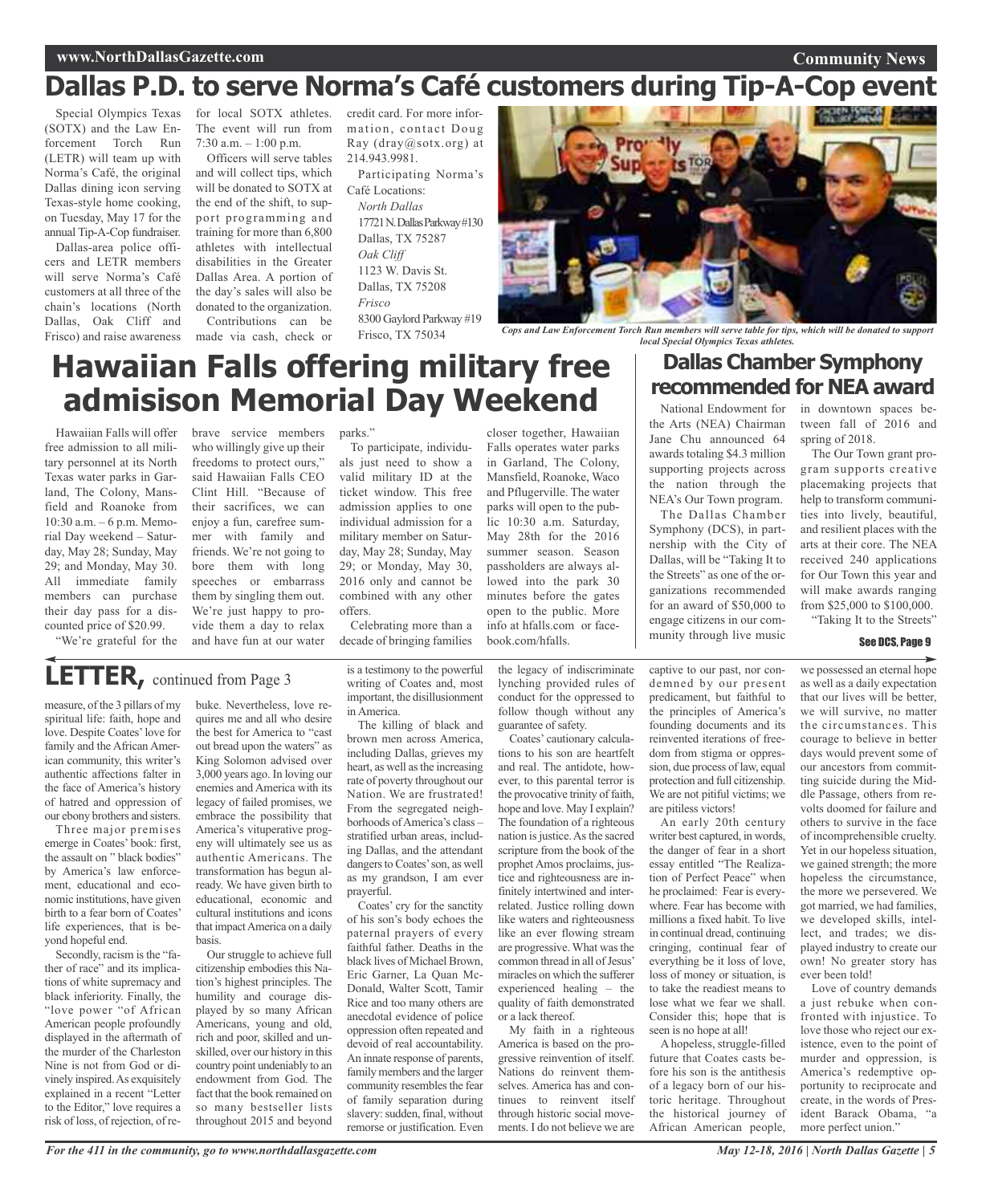## **DCCCD colleges offer Summer fun, classes for kids**

Now that school's out and kids are home, everyone's looking for something to do. Several colleges in the Dallas County Community College District (DCCCD) have the answer: summer classes and summer fun for tykes and teens alike.

Six DCCCD colleges are offering summer programs through their offices of continuing education. Fees and dates vary, so check the websites or call the phone numbers listed below for each college that's offering summer programs for kids.

#### **Brookhaven College – Carrollton/Farmers Branch**

Brookhaven College's summer youth program is back by popular demand – a program that's packed with fun-filled courses that make learning an adventure. Four sessions are offered, and each features a different set of classes for different age



groups. Courses include: art – "Super Hero Cartooning" and "Just Add Water," both for ages 7-13; writing – "Creative Writing: Tell a Tale of Mystery, Sci-Fi, Manga or Horror" and "Creative Writing: Short Stories," both for ages 8-12; leadership – "Future Leaders," ages 11-14; Photoshop – "Digital Photography Using Photoshop," ages 8- 12; test preparation – "SAT/ACT Test Preparation," juniors and seniors only; and theater – "Theatre for Youth," ages 8-12.

Registration is under way. Parents can register in person in the college's admissions office or by phone at 972-860-4715 (please have course information ready and a valid credit card). All students must complete the Continuing Education Registration Form which is available on campus or online; they also must complete a DCCCD Minor Student Form and photo release form. Forms are available at www.brookhavencollege.ed u under Youth Programs.

#### **North Lake College – Irving**

This summer, children in grades 2 through 7 can spend some time at the North Lake College Kids' Summer Camp – a place where youngsters can make new friends and create summer memories. Activities are designed to promote opportunities to explore, create and have fun. Camp topics include robotics, basketball, art and culture, fitness, mathematics, science, reading and writing. Individual camps last one week, and two sessions are offered: June 13 to July 1 and July 18-29. Morning camps are held from 9 a.m. to noon, and afternoon camps are scheduled from 1 to 4 p.m.; parents can choose either the morning or afternoon camp during the camp dates their children attend. Kids' camp classes range in cost from \$120 to \$159. North Lake also offers a Future Blazers Basketball Camp from June 27-30 or July 11-14, 8:30 a.m. to 4 p.m., for boys and girls, ages 8 to 14.

Registration is under way, and space is limited. All registration must be done in person; no phone registrations are permitted. A registration packet must be completed by a parent/guardian and returned to the North Lake College continuing education office, along with proof of payment (in full) before a student can be accepted for a camp. All children who are enrolled in a summer camp also must obtain a North Lake College photo ID, which they will wear at all times during every camp session. For more information, call the North Lake College office of continuing education at 972-273-3386. For details about each camp, visit Kids Summer Camp.

**Richland College – Richardson/Dallas**

Richland College will present "Girls Inc. Eureka!" for rising 8th-grade girls who are interested in STEAM (science, technology, engineering, arts and mathematics) areas. The eight-week program starts at Richland from June 13- 17 and then moves to the University of Texas at Dallas from June 20-24; the University of North Texas-Dallas from June 27 – July 1; and Cedar Valley College from July 5-8. The Eureka! Institute offers opportunities on a college campus to participate in STEM-based activities, personal development and sports. The cost is \$200 for the camp (plus \$60 additional membership fee for new members), and campus are held Monday through Friday from 7:30 a.m. to 5:30

value in that area goes into a special fund, which allows the District to participate in public-private partnerships such as this one, which benefits FISD students and the whole community. The funds cannot be used to support day-to-day expenses for the District.

## **Leaders break ground on improvements at Toyota Stadium**

FC Dallas, U.S. Soccer, Frisco ISD and the City of Frisco broke ground Thursday on a \$39 million Toyota Stadium project featuring more than 100,000 square feet of renovated space, new locker rooms, premium seats, a private club and the National Soccer Hall of Fame Museum.

At the ceremony, FC Dallas Chairman and CEO Clark Hunt, along with FC Dallas President Dan Hunt, revealed the names of the 2016 U.S. Soccer Hall of Fame induction class, which includes U.S. Women's National Team alumni Shannon MacMillan and Brandi Chastain, as well as MLS Commissioner Don Garber. Chastain represented present and future Hall of Famers, joining the Hunts, Frisco Mayor Maher Maso and Frisco ISD Superintendent Dr. Jeremy Lyon in breaking ground on the construction site.

"This is an incredible day for all associated with soccer in America," said Dan



Hunt. "We are so pleased to be able to continually improve Toyota Stadium with our partners, the City of Frisco, FISD and U.S. Soccer."

The 24,000 square foot National Soccer Hall of Fame Museum and event center will be home to U.S. Soccer hardware, including the Women's World Cup, Gold Cup and Lamar Hunt U.S. Open Cup trophies, as well as Olympic medals and memorabilia from the historic U.S. win over England in the 1950 World Cup, among other memorabilia and trophies. Toyota Stadium will also become the permanent site for the annual National Soccer Hall of Fame induction ceremony.

No other major national sports hall of fame museum is built into a stadium.

Frisco ISD will benefit from the construction of brand new locker room facilities with tunnels on each corner of the South end of the Stadium. These locker rooms will be home to FC Dallas, as well as teams from Frisco ISD and the NCAA FCS Championship teams. The locker rooms can be configured into four separate soccer dressing rooms or combined into two 100-person rooms for football.

"Frisco ISD has helped guide the process of designing the new locker rooms, which will be much more conducive to a football-type atmosphere than the current locker room configuration," said Frisco ISD Athletic Director David Kuykendall. "The close proximity to the field as well as separate tunnels for each team is a big advantage for all our FISD teams."

Centre.

Frisco ISD will con-

tribute \$4 million into the project or \$280,000 annually. Funding will come from TIRZ #1, a financing district established in the late 1990s that encompasses 713 acres around Stonebriar

The tax revenue generated through the taxable

**State of Colorado, District Court, Jefferson County AMENDED SUMMONS FOR DECLARATION OF INVALIDITY OF MARRIAGE for Case No: 15DR1696 in Division P, Honorable Ryan Paul Loewer; Federico Cordovez, Petitioner vs Favour Johnson aka Thelma Arnold, Respondent**

To respondent: Favour Johnson aka Thelma Arnold:

This Summons serves as a notice to appear in this case.

You are notified that the petitioner named above has filed a lawsuit against you to determine invalidity of marriage. Within 35 days after this Summons is served on you, you must respond with a written answer, as that term is used in Colorado Code of Civil Procedure, to the Petition. Your response must be sent or delivered to the Court, whose address is: 100 Jefferson County Parkway, Golden, CO 80401 and to Katherine Windler, the petitioner's attorney whose address is 3737 Gill Drive, Denver, CO 80209. You may have an attorney help or represent you.

You may be required to pay a filing fee with your Respons $\square$ . The Response form (JDF 1270) can be found at www.courts.state.co.us by clicking on the "Self Help/Forms" tab. The Petition reDuests that the Court enter an Order affecting your marital status, distribution of property and debts, issues involving children such as child support, allocation of parental responsibilities (decision making and parenting time), maintenance (spousal support) attorneys' fees, and costs to the extent the Court has jurisdiction.

If you fail to file a Response in this case, any or all of the matters above, or any related matters which come before this Court may be decided without any further notice to you.

his is an action to obtain a Declaration of Invalidity of Marriage as more fully described in the Petition.

Dated this 18th day of APRIL 2016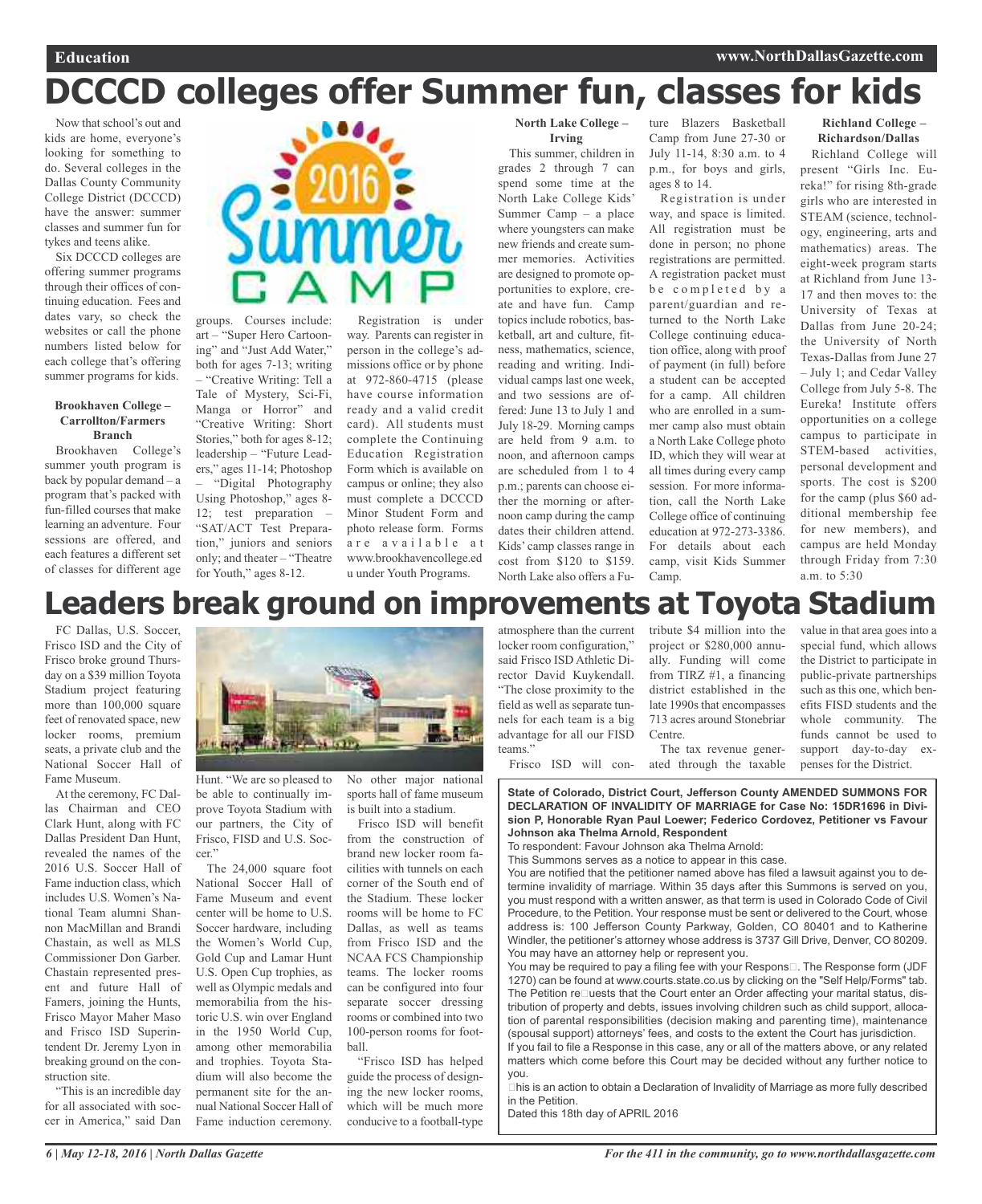## **Irving ISD Athletic Hall of Fame welcomes new inductees**

The Irving ISD Athletic Hall of Fame Committee has announced the Class of 2016, which includes two former NFL players and two beloved coaches, one of whom was also an athlete at Irving High. The inductees are (in alphabetical order): DeMarcus Faggins; Kelvin Korver; Ray Overton; and-Morris Sloan.

The 2016 Hall of Fame inductees will be honored at a banquet on Saturday, June 18, at the Sheraton DFW Airport Hotel at 6 p.m. Tickets are \$20. For sponsorship and/or ticket information, please contact the Irving ISD Athletic Department at 972-600-5215.

Now in its fifth year, the Irving ISD Hall of Fame is designed to honor those who have contributed to athletic excellence throughout the history of Irving ISD. Read more about this year's honorees below.

#### **DeMarcus Faggins**

DeMarcus Faggins, who played football for the first time as a sophomore in high school, quickly became a standout cornerback on the Irving High School football team in the 1990s, earning First Team All-District and Second TeamAll-State honors. Graduating in 1998, he continued his football career at Navarro Junior College and then at Kansas State University, where he helped lead his team to the



2001 Cotton Bowl championship.

Faggins played two years at Kansas State before being drafted by the Houston Texans in the sixth round of the 2002 NFL draft. After six years with the Texans, Faggins moved on to the Tennessee Titans and Detroit Lions. He also spent several years as a player/coach for the UFL's Omaha Nighthawks.

Former Irving Tigers' coach Jim Bennett remembers Faggins as a special player who had a burning desire to succeed and make his mother (who had passed away when he was 13) proud of his academic success, life choices and performance on the football field. Faggins, who volunteered for youth football camps in Houston when he played with the Texans, now lives in the Houston area with wife Khonnia and their 8-year-old son De-Mari.

### **Kelvin Korver**

In addition to having a successful football career as a defensive tackle for the Oakland Raiders, Kelvin Korver broke state and national records as a track and field athlete at Irving High School in the 1960s.

With a discuss throw of 197 feet 3 ½ inches in 1967, Korver became the Class 4A UIL State Champion and set the state and national record, which stood for 13 years. Korver attended Texas A&M University on a track scholarship before transferring to Northwestern College in Iowa where he competed in track and played football, earning All-America honors both years that he played.

Drafted by the Oakland Raiders in the second round of the 1972 NFL draft, Korver played six seasons there as defensive tackle and was a member of the Super Bowl XI Championship Team. He now lives in Adams, Neb., where he is

self employed.

#### **Ray Overton**

Ray Overton, a member of the Big Country Hall of Fame, is a storied football coach of 47 years. In the history of Texas high school football, Overton is one of the most well known and well respected coaches of all time. With 30 years as a UIL head coach and 169 wins, Overton has made history in high school sports.

At MacArthur High School, he led teams to 13 playoff games, a district championship in 1987 and an overall record of 69-61- 3. His career also included stops at Paint Creek High School, Haskell ISD and Abilene Cooper High School. He became a THSCA (Texas High School Coaches Association) Hall of Honor member in 1978, was named Co-Coach of the Year in 1990 and won the Tom Landry Award from the THSCA in 1994. Having led the MacArthur Cardinal football team as its head coach from 1983 to 1994, Overton retired from coaching in 1994 and continued to teach at MacArthur until 2006.

A resident of Irving, Overton's plans did not always include coaching. After high school, he attended Texas A&M University for a year, served in the Air Force during WWII and then returned to Texas A&M, where he finished his bachelor's degree in 1948. He returned home to be a farmer and began coaching at Paint Creek High School, almost by accident. He later earned a

master's degree from Abilene Christian University and taught and coached for nearly 50 years.

> **Morris Sloan** Before Morris Sloan be-See ATHLETES, Page 13

Win Free NDG **You Tube** Prizes & Giveaways!

**Subscribers** Be among the first 100 NDG YouTube subscribers and win prizes & giveaways to the hottest concerts and events in the DFW area.



Search for and subscribe to the North Dallas Gazette **Channel on YouTube** 



### **Plano's Senior Information & Wellness Fairs cheduled for May 25 at Rec Center**

The Plano Senior Recreation Center invites older adults to participate in the Senior Information & Wellness Fair on Wednesday, May 25 from 9 a.m. to 1 p.m. The Plano Senior Recreation Center, 401 West 16th Street in Harrington Park, hosts this annual celebration in observance with May being National Older Americans Month (OAM). This is a time to focus on issues facing this group and appreciate the contributions they are still making in the world. The

2016 OAM theme is "Blaze a Trail."

The purpose of the Senior Information & Wellness Fair is to provide a wealth of information for those of retirement and pre-retirement age to enhance their ability to plan for the future. There will be over 50 vendors providing senior living options, financial planning, funeral pre-planning, senior moving services, insurance options, and personal care services.

City staff will also be on

hand with fire safety tips (Plano Fire-Rescue) and personal safety tips (Plano Police). Those who attend the fair receive free chair massages, and can have free screenings for hearing, blood pressure, blood sugar, cholesterol, depression and fall-prevention.

Encourage the older people in your life to attend the Senior Fair and to always be a trailblazer. The event is free and open to everyone. For more information please call 972-941-7155.

**INJURED IN AN ACCIDENT?** Let Us Get You The Help & Money You Deserve

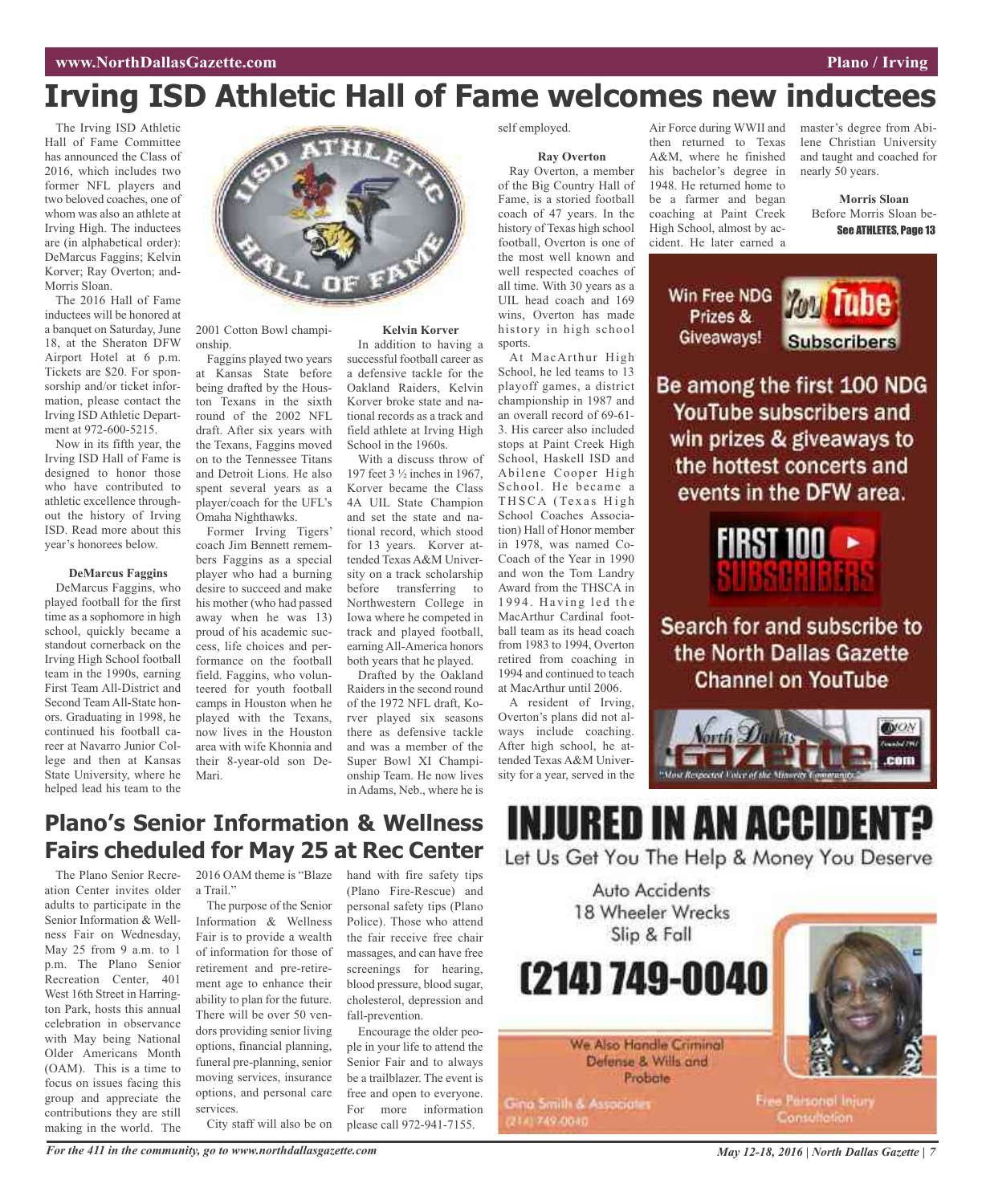### **GARLAND Medieval Times performance**

Medieval Times Dallas will visit Garland from noon to 2 p.m. Sunday, May 22, at Audubon Park located at 342 W. Oates Road. All ages are invited to enjoy a free performance including the presentation of a special gift to the #GarlandStrong campaign.

Meet the Knights, King and Princess, and three of the King's finest horses. The event will feature free food, a chance to test your archery skills, and more. Call 972-205-2750 for more

#### information.

### **Free homebuyers workshop**

Saturday, May 21 10 a.m. to noon, City of Garland Unified Learning Center, 232 Carver St. Learn the steps involved in purchasing a home including: the importance of credit, budgeting for homeownership, and choosing a realtor. Register by calling 972-205- 3300.

#### **LEWISVILLE City seeks input**

The City of Lewisville continues to seek improvements in the quality of the services it provides to the people living, working or visiting in Lewisville.

As part of this ongoing effort to improve services, the City is asking residents to share their opinions in a new online survey about the Lewisville Police Department and City Appearance/Property Maintenance.

The online survey will be available May 9-23. Links to the survey will be available on cityoflewisville.com, the city's Facebook page, the City's Nextdoor page, and in the Horizon enewsletter.

### **RICHARDSON Youth Citizen Police Academy**

Applications are being accepted for the Richardson Police Department's 2016 Youth Citizen Police Academy, to be held June 27- July 1 from 8:30 a.m.-noon. The free program is for teens ages 14-17 who live or attend school in Richardson.

Students will get an inside look at the different areas of the Department, including SWAT, K-9, Investigations, Crime Scene and more. Classes will cover

topics that include anti-bullying, Internet safety, distracted driving awareness and others.

**Women on the Go networking event** A Women on the Go networking event will be held on Wednesday, May 25 | 5:30-7 p.m. at NOAH's of Richardson, which is located at 2251 N. Greenville Ave. Richardson 75082.

Guests are also invited to hang around afterward for an after hours networking "trunk show" event.

### **North Dallas Gazette** The most popular source for entertainment events! Fords Duties Gerica: is the fastest-growing destination for DPW courts, with more star, 45,000. mustaly unline resolventing. 10,000 weekly accepance hitehedation and there dataset data task task audiodective factors with North Britist George and let us get the level and shows the special and brew Contact: V/P of Entertainment **Ms. Jessica Brewer** tu lind ont here economical it is to get optimum exposure. 972-665-0170 **INDE BALANCHUNG C-12M Gallery**  $200 - 247$

See BMW, Page 16

## **BMW joins Dallas Marathon as new sponsor**

The Dallas Marathon board of directors have announced a multi-year title sponsorship agreement with BMW of North America and the Dallas-Fort Worth Area BMW Centers for the organization's marquee race property: the Dallas Marathon. The event, which is Texas' oldest marathon and the largest annual sporting event

in North Texas, will be known as the BMW Dallas Marathon, Half Marathon and Behringer Relay.

BMW will also serve as the official automobile partner of the Dallas Marathon and participate in year-round Dallas Marathon-organized events including the RunDallas Race Series, Oncor Mayor's Race 5K, the Pro

Relay Challenge and monthly BMW Dallas Marathon social runs held throughout the Dallas-Fort Worth metroplex. To debut the sponsorship, the Dallas Marathon unveiled a new logo, website and visual brand identity.

BMW is celebrating its 100th anniversary in 2016 and has a long history of supporting global endurance sporting events including the BMW Berlin Marathon and the Tokyo Marathon – both World Marathon Majors – along with the Frankfurt, Munich, and Vancouver marathons. The BMW Dallas Marathon represents BMW's first title sponsorship of a

# Make home repairs without breaking your budget.

## Borrow as little as \$500 for repairs or improvements.

### Unsecured Home Improvement Loan

**X** LEGACYTEXAS

- Not tied to home value or equity
- · Funds immediately available
- Competitive fixed rate as low as 4.25% APR<sup>L</sup>
- · No clasing costs

### Ready to get started?

Call 972,578,5000 | 800,578,9009 Hablamos Español - 972 801 5858 LegacyTexas.com

**CHENDER** www.FDIC

(DAM = Annal Peremge Rak Advel ARI my say has den minduit and), lem, allomalaid hen annat Remal modernicepty. Oder mee and amb net jeuneble aPP<sub>h</sub> bene<br>and couldness also to have about exists a lead of the meet remain mode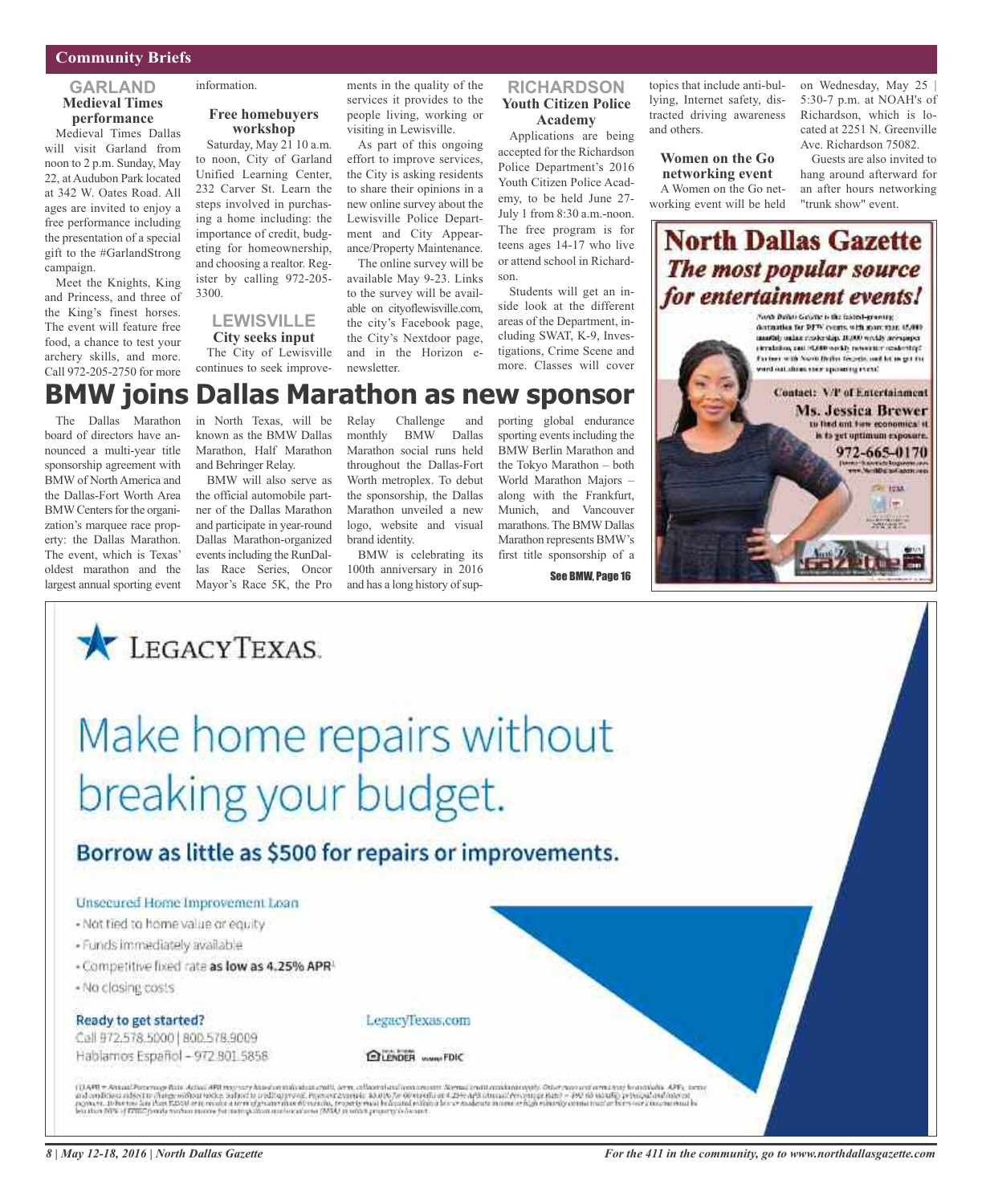## **DCT 2016-17 Season offers more than entertainment for young audience**

For those who take the journey with Dallas Children's Theater (DCT) this season, they'll discover the key ingredients that go into the development of the greatest masterpiece.

Through fun adventures with Dr. Seuss, Charlie Brown, Jack and the Beanstalk,JunieB.Jones and others, youngsters along with their friends and family will be able to paint their own mental pictures of the trips, the people, and the events that both build their character and their memories of a lifetime.

Whether it's cooking, making volcanoes, building LEGOs, decorating, or something else, Season 2016-2017 represents an awesome exploration into the remarkable making of ... (insert your name

ALL CONCERTS ARE FREE!

Don Diego https://www.falley.19th **GIG HIGH** 

R. L. Griffin

anustras May 21-**Little place** 

**NorY JeaN Band** 

hursday, May 26 **OD WAR** 

M100 00 - 00

DeSoto Paris & Recreation

lanes Cernor Arrymonial

Territ 75115

**ATT Certait Angilistient CLEPknower Birt-Bel EL: Tesas 75115** 

> in Ki  $73.111$

**CT E Plasswert Bush But** 

**Dan Center Amunitican** 

711 E Phoesent Run Rd

Letta Texas 95333

*DCT's Robyn Tomas*

here). That's why next season's theme is Me, the Recipe.

When considered altogether, next season is a way for children to understand the elements that go into growing up, and understanding those elements as it relates to them personally. According to Sandra Session-Robertson, DCTs Senior Director of Communications and Philanthropy, when the artistic team

7<sup>%</sup> ANNUAL CITY OF DESOTO PARKS & RECREATION DEPARTMENT

**MUSIC IN THE PARK SERIES** 

revealed the season internally, one common theme among every single play described was the idea of finding oneself and discovering one's place in the world.

Theater moves people out of their ordinary realm and allows us all to step into the worlds, cultures, and shoes of others. Founder and Executive Artistic Director Robyn Flatt explains, "When kids see live theater, it's a special

NO COOLERS PLEASE

Cor. Diego is a contemporary just<br>Naixo samphonist, vocalist and<br>keyboard player who mixes

instrumental covers of modern and

R.L. Griffin is a major figure on the

Dallas blues warre. Not coly is he a<br>fine entertaine: and recording vias.<br>but he owns the R.L.'s Blues Palace

box/Clear/Cypins across all genres of

music and emortpasses an edectic<br>musical style that offers something<br>for everyone. Offering tures from the<br>musical genera of soul, jazz, furth,<br>jazz, northald, bory leafs can rock

Come and erpsy tons of deboous

**Numity makes** 

DESIDED FOWN CENTER / 29 EAST PLEASANT PUN ROAD

DESCRIB, TH POTE / PE-972.230 MISO / Fax: 072.250.17MI

specy crawfish great food. We music,<br>vendors and games. Revel in the<br>hext Zydeco heruts and enjoy the<br>intectious stytters of the Bayou. This<br>will be a friendly, relaxed and fur

#2 He is also a disc jockey not

KKDA 730 AM where he spins<br>classic likes and R&B tunes.

Cases R&B with rap and

pop woods.

any crowd:

time that triggers all kinds of other learning. Our characters and storylines put children in touch with their own memories, thoughts and ideas in ways nothing else can. We're so proud to play the role we do in the growth of the young people who come to DCT."

Drumroll, please... announcing the 2016-17 Season:

**• SEUSSICAL<sup>™</sup> - Based** on the works of Dr. Seuss, runs September 16 - October 23, 2016, Recommended for ages 5 and up.

**• SEASON SPECIAL TEEN SCENE PLAYERS PRESENT DRACULA: THE VAMPIRE PLAY** - By Hamilton Deane and John L. Balderston (From Bram Stoker's novel), runs Octo-

See DCT, Page 13

THEA A Proud History, A Promising Futur **Jubilee announces**

# **upcoming season**

Jubilee Theatre last week announced their 2016-17 schedule featuring everything from musicals and holiday fare to works promising insights on our history.

**Working – The Musical** Sept. 30 – Oct. 30 is a look at the seemingly humdrum lives of everyday working people – their hopes and dreams

**The Gifts of the Magi** Nov. 25 – Dec. 24 offers a Christmas Musical of True Love – In Lean Times

**Thurgood** Jan. 27 – Feb. 26, 2017 – The law can be a powerful tool for social change – The story

of Thurgood Marshall **Two Trains Running** Mar. 17 – Apr. 16, 2017 showcases August Wilson's story exploring the effects of social change on sense of community in 1969

**Having Our Say: The Delany Sisters First 100 Years** May 26 – June 25, 2017 is when two sisterboth over 100 years old, tell the story of the last century- as they lived

**BeeHive – The 60's Musical** Jul. 28 – Aug. 27, 2017 promises to be a wild toe-tapping, head shakin' musical tribute to the women of 1960's rock and roll.



**Ticket Giveaway**

*NDG Entertainment Ticket Giveaway!!! Visit us on Facebook to win tickets to see DCT's The Big Friendly Giant.* **Enter to Win!**

*Do you have an upcoming event? Contact NDG Entertainment at jbrewer@northdallasgazette.com*

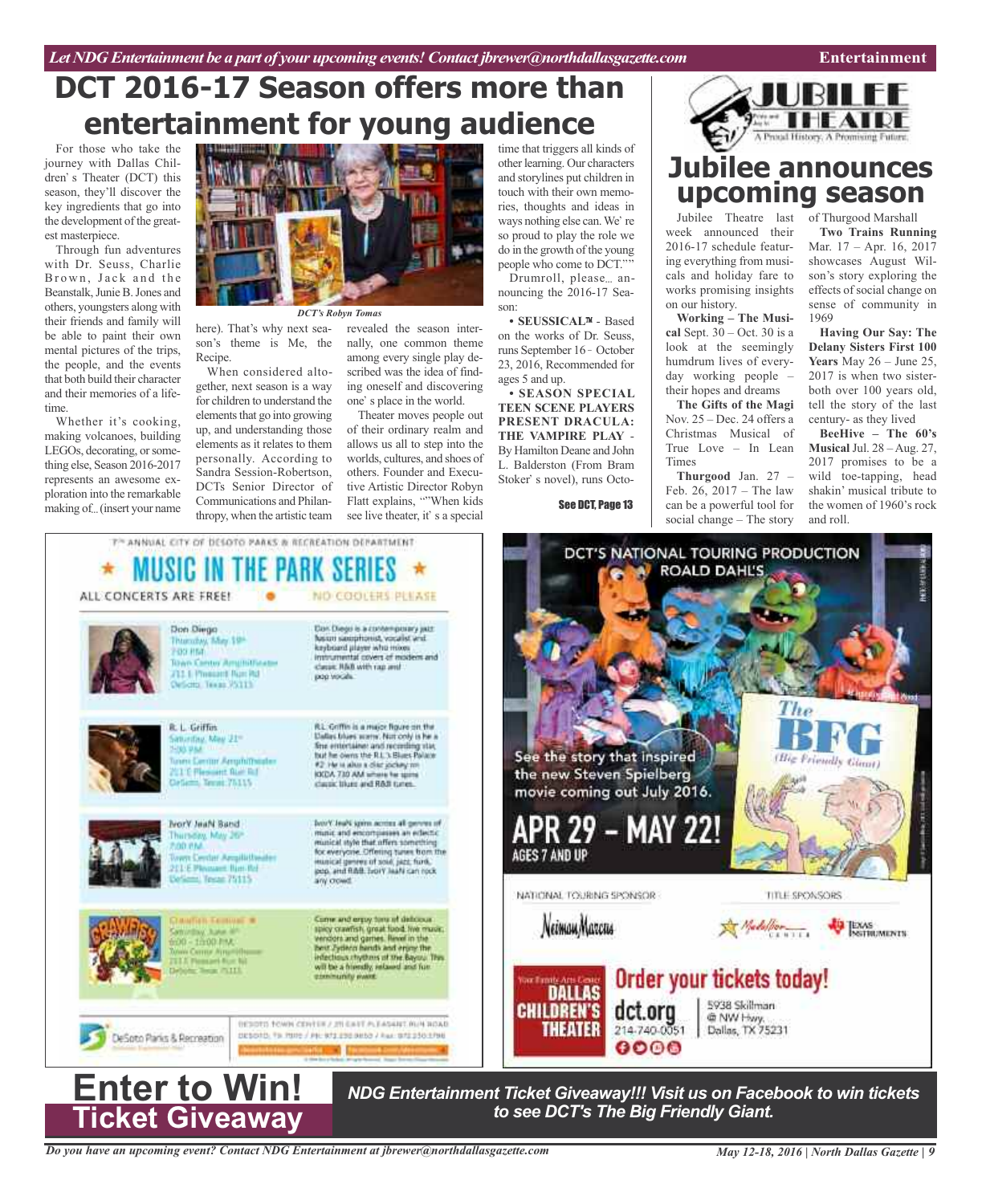Entertainment Too! *Let NDG Entertainment be a part of your upcoming events! Contact jbrewer@northdallasgazette.com* 

## **Ragtime returns to the Dallas stage**

At the dawn of a new century, everything is changing…and anything is possible. RAGTIME returns to the road in an allnew touring production that Bloomberg News hails as "explosive, thrilling and nothing short of a masterpiece." The Music Hall at Fair Park will be swept away by this ravishing and relevant production on May 24 – June 5 presented by Dallas Summer Musicals (DSM).

Winning Tony Awards for

Best Book and Best Musical Score, this 13-time Tony Award nominated musical is a timeless celebration of life – what it could and should be! The Hollywood Reporter declares that RAGTIME is "one of the best musicals of recent decades." Its celebrated score includes "Wheels of a Dream," "Back to Before" and the title song, "Ragtime."

RAGTIME features a book by Terrence McNally, music by Stephen Flaherty,

lyrics by Lynn Ahrens and is based on E.L. Doctorow's best-selling 1975 novel. Tony-nominated Director & Choreographer Marcia Milgrom Dodge will helm the production. Scenic Design by Kevin Depinet, Lighting Design by Mike Baldassari and Sound Design by Craig Cassidy.

The stories of an upperclass wife, a determined Jewish immigrant and a daring young Harlem musician unfold – set in turn-ofthe-century New York – all three united by their desire and belief in a brighter tomorrow. Their compelling stories are set to theatre's richest and most glorious Tony Award-winning score.

Choose Your Own packages for the last three DSM 2016 season shows, are now on sale online at Dallas-SummerMusicals.org and by phone at 800-514-3849. They can also be purchased at The Box Office, 5959 Royal Lane Suite 542 Preston Royal Shopping Center.



## **Dugg Burger opens its second location on W. Park in Plano**

Dugg Burger opened its second location at 4701 West Park Blvd. # 110 in Plano on May 10. Owners Jeff Braunstein, Martin Hennessy, Jeremy Samson and Scott Spence are delighted to bring the innovative and popular burger joint to the Plano community.

"We know the Plano community enjoys dining out and is proud of its restaurants. We couldn't be more excited about joining this great community and introducing them to the way we do burgers," says Jeff Braunstein, managing



partner.

By digging out the top portion of the bun, Dugg Burger is able to reverse the burger-building process. Rather than starting with

the patty and then adding toppings, the Dugg team fills the "dugg out" bun with toppings chosen by guests in a build-as-you-go fashion. The burger patty is



then added hot-off-the-grill after all ingredients are selected, giving customers a perfectly customized burger. All the toppings are in-

including Hickory-Smoked Bacon, Caramelized Onions, and Sautéed Mushrooms, as well as a Lucky 13 topping that changes frequently.

pick of the "Dugg Dozen"

fries and drinks, including wine and a selection of local craft beers. With the opening of the Plano location, Dugg will add milkshakes to the menu.

cluded in the price; with guests always having their Dugg Burger also offers

For more information, visit www.duggburger.com.

TBAAL DAILY DEAL | MEMBERSHIP MONDAY Purchase a VIP BIRTHDAY TABLE for ONLY \$120 to "Comedy Night at the Muse featuring Marlin Hill" & receive an autograph and photo with Marlin Hill

Call TBAAL Membership Coordinator 214-743-2441 Use code: HappyBDay - Offer expires May 13, 2016 at 5pm VIP Tables include: 6 tickets, VIP entry, reserved table with personalized signage and one complimentary bottle of wine.



Physical Address: 1309 Canton Street Dallas, Tx 75201

FEATURING MARLIN HILL

oung hilarious comic that's even got Hollywood talking? It's the one in a million, MARLIN HILL! Opening for national artists like Patti LaBelle and Jamie Foxx, this comedian's impersonations is nothing short of amazing.

May 13 and 14, 2016 @ 9pm<br>Clarence Muse Cafe Theatre / Dallas Convention Center Theater Complex 1309 Canton Street | Dallas, TX 75201

**Admission - \$15** To purchase tickets, call the TBAAL Box Office at 214-743-2400

*NDG Entertainment Ticket Giveaway!!! Visit us on Facebook to win tickets to TBAAL's Comedy Night @ the Muse and Broadway Blues Cabaret!!!*

*10 | May 12-18, 2016 | North Dallas Gazette*

**Enter to Win!**

**Ticket Giveaway**

*Do you have an upcoming event? Contact NDG Entertainment at jbrewer@northdallasgazette.com*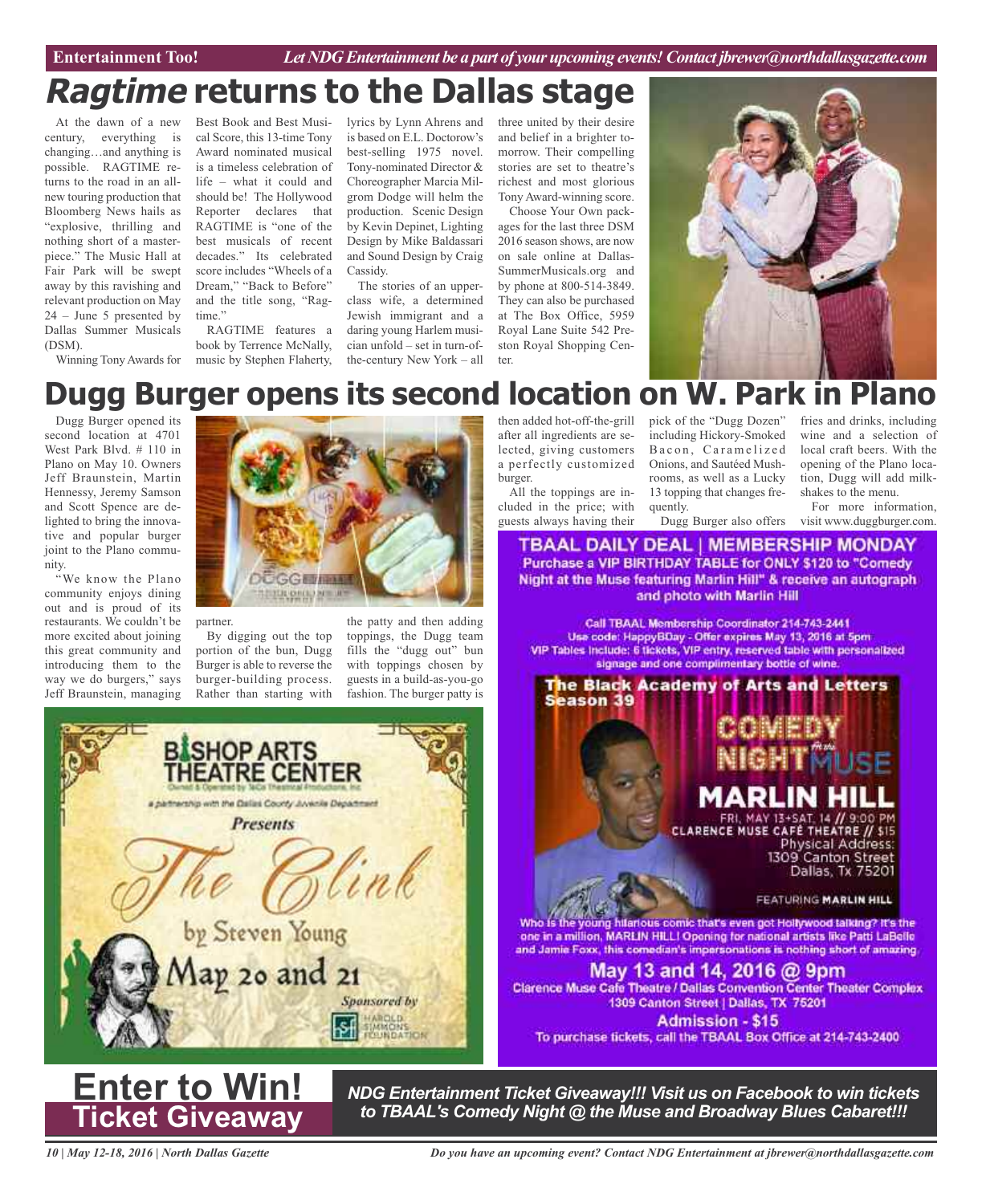## **Suggestions for reducing your Texas property tax bill**

By Mary Belan Doggett

While property taxes are a fact of life in Texas, it's possible you're paying more than your fair share. A little homework now could reduce your bill significantly. For starters, here are a couple of things you can do:

Apply for all eligible exemptions with your Central Appraisal District. Texas offers a variety of exemptions including those for Residence Homesteads, Age 65 or Older or Disabled Persons, Veterans, and Charitable Organizations. Exemptions effectively reduce the taxable value of your property in much the same way income tax exemptions reduce your taxable income. The end result? A lower tax obligation.

Take a look at the full list of exemptions available to Texans online at the Texas Comptroller of Public Accounts page. Qualifications and application procedures vary by county. Check with



your Central Appraisal District (CAD) for details.

Protest your appraised property value. The CAD in each county appraises the value of your property each year. Appraisal Districts occasionally miss the mark and most homeowners don't bother to check.

There are two ways to protest your valuation:

Market value method. This is when the appraised value is excessive and your property would not sell for the amount determined by the Appraisal District. With the help of a Texas licensed real estate agent, gather actual sales data from recently sold properties(similar in location, age, size, and amenities) to justify a lower market value.

While you are at it, make sure the description of your property is accurate. If the appraiser thinks you have more bedrooms, bathrooms, or square footage than you have – or if anything else is wrong – let the appraiser know.

Equal and Uniform method. This is when your property is unequally appraised compared to a representative sample of comparable properties (even if the appraised value is at or below market value). Use the information provided on the CAD website to create a list of comparable properties with different taxable (CAD) values. For example, there are five homes on your block that are similar in age, size, and amenities. CAD

Ticketsurance

taxable values are as follows: #1 \$110,000; #2 \$115,000; #3 \$117,000; #4 \$125,000; #5 \$130,000. Use the "equal and uniform" method to justify that your taxable value be reduced to the median (or middle) amount of \$117,000.

Now that you have some evidence, initiate the protest process according to your county's published procedures. You can file a Notice of Protest (Form 50-132) with the CAD and request a hearing with the Appraisal Review Board (ARB).

A word of caution: Be aware of the protest deadlines. The usual deadline for filing your Notice of Protest is May 31. Contact the CAD for your specific protest filing deadlines.

What if you don't receive a notice of appraised value? File a protest anyway. Protesting your property value is up to you, regardless of whether the mailed notice of appraised value ever makes it to your mailbox.

ET A FANE TOVANNICE MEMBEREHT FEN

Lastly, be sure to pay the undisputed amount of your tax bill before it becomes delinquent (typically Feb 1). If you miss that payment deadline, you lose the right to continue your protest and

appeal. Make sure you understand your county's payment requirements.

*Mary Belan Doggett is Vice President-General Counsel for Propel Financial Servicesin San Antonio.*





### **We buy 1998-2006 Models**

- *• Must be in good running condition*
- *• Title must be free from liens*

*• Easy steps to follow, hassle free selling processing. No ad posting, no games with dealership sales. • Quick transaction, you get your cash fast. We pay you on the spot.*

**Call today for appointment at your location 1-972-432-5219 Leave message if no answer, someone will get back to you.**

- No Seat Jult Driver Processes No Insurance Fines

Parking Tickets Tell Visiations - Red Light Channel **Crimit Ame Vinanon** 

No Lizente Filie State Surcharge Fines Literae Gemilatement Cost - Driver Responsibility Program Cur - Soveral mere based on your await

A TICKETSURANCE MEMBERSH P PLAN SUBSIDIZES THE COST OF FEES AND FINES RESULTING FROM AN ACCIDENTAL INFRACTION OF YOUR LOCAL OR STATE LAW

A TICKETSURANCE

**PLAN CAN PROTECT** 

YOUR BUDGET FROM

UNEXPECTED,

**COVERED SITUATIONS** 

LIKE:

wellinformer: O stilehelare Dischargehouse O khanterwayer **Systematics Logic Program & Production Composition** 

**AT&T commits to hiring 20,000 veterans by 2020**

WASHINGTON,  $D C$  — Doubling its military hiring commitment, AT&T\* has announced it plans to hire an additional 10,000 veterans for a total of 20,000 by 2020. This commitment was announced at today's White House Joining Forces event, along with more than 50 other companies dedicated to hiring and training veterans and military spouses.

These companies recognize the immeasurable value of veterans'skills and how well their expertise translates to businesses – and collectively pledged to hire 100,000 veterans over the next five years. The hiring commitment from AT&T is one of the largest announced.

In 2013, AT&T announced it would hire 10,000 veterans within the next 5 years, which was met at the end of 2015, well ahead of schedule. AT&T is doubling that commitment

and pledged to hire an additional 10,000 veterans by 2020.

"Military experience is great preparation for a successful career at AT&T. Veterans' leadership, integrity and commitment to service make them outstanding employees," said Randall Stephenson, chairman and chief executive officer, AT&T. "We're proud to have added 10,000 of these men and women to our team since 2013, and we look forward to hiring another 10,000 by 2020."

AT&T actively focuses on recruiting veterans into career paths because the experience and skills gained through military service are an invaluable contribution to the workforce.

"While in the service, I often wondered if the selfdiscipline, teamwork and skills I was gaining would help me find a fulfilling ca-

See VETERANS, Page 13



*May 12-18, 2016 | North Dallas Gazette |11*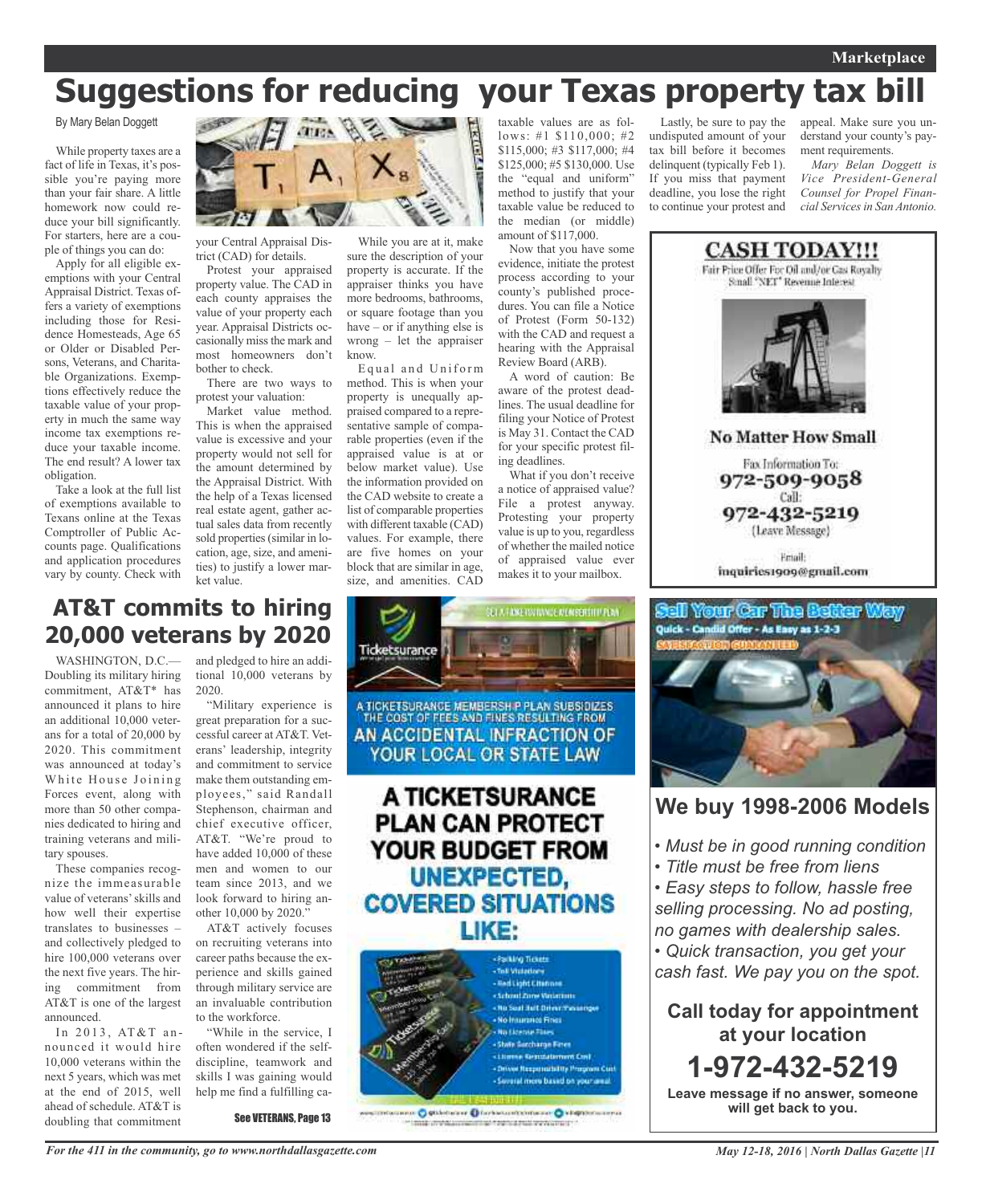## **DCS,** continued from Page <sup>1</sup>

will feature the Dallas Chamber Symphony's chamber ensembles in a series of 20+ outreach concerts. The project includes Musical "Moments," slated to be hour-long, free public concerts featuring an array of music styles and ensembles presented around Downtown Dallas and adjacent neighborhoods, as well as "Seeds" outreach events through which the DCS will bring music into area hospitals, homeless shelters, and other facilities whose population might not be able to partake of the public events.

ance at Dallas City Performance Hall in spring of 2018. Local businesses, individuals and organizations interested in co-sponsoring concerts through matching contributions can contact DCS Development Associate Robin Korevaar for more information at (214) 449-1294 x 20. The Bridge Homeless Recovery Center, The Wayman Center and Dallas Area Rapid Transit are among the organizations participating at this time.

"For six years, Our Town has made a difference for people and the places where they live, work, and play," said NEA Chairman Jane

## **GIRLS, continued from Page 1**

pion the types of programming that helps girls sustain the gains they make in school.

"Taking It to the streets" will culminate in a perform-

Girl Scouts understands the vital connection between the development of young girls and their future success. We support and bolster the benefits of school by fostering a safe environment where girls are free to experiment and apply themselves.

This ancillary developmental step is crucial to empowering girls to take up the mantle of leadership in America. We also know that we get the best results when girls start young, and when their Girl Scout experience is tailored to bolster and augment the gains they make in school. The inclusive, girl-led, all female environment of a Girl Scout troop creates a safe space where girls can practice new skills, try new things, feel free to take up leadership positions, and yes, even feel free and safe to fail and try again.

Here in Northeast Texas, with so much growth in our economy, we recognize that our rapidly growing and changing workforce needs are dependent on having girls prepared to enter STEM fields. That was the inspiration behind the development of the STEM Center of Excellence in southwest Dallas, a living laboratory where girls can explore science, technology, engineering and math programs, activities and careers.

The progressive 98-acre campus serves girls K-12th grade with girl-led, handson and collaborative programming that brings the best of the Girl Scout Leadership Experience together with the best of STEM expertise in our community. Girl Scouts of Northeast Texas is raising \$13M to invest in this facility which we expect to ultimately change the workforce pipeline in North Texas.

This investment is guided by what we know about girls. In a recent Girl Scout Research Institute study, 74% of girls agree that they learn more by doing things than by being told things.

A majority of girls agree that adults in Girl Scouts listen to girls more than they do in other places and that the adult makes them feel valuable. Finally, girls see Girl Scouts as a portal to access more information and experiences with STEM during the key career exploration years in high school. Girl Scouts has a legacy of being the girl expert; today we can apply those learnings to encouraging girls in the careers of tomorrow.

Chu. "Projects such as the one led by the Dallas Chamber Symphony help residents engage the arts to spark vitality in their com-

"This award is the Dallas Chamber Symphony's first from the National Endowment of the Arts, and serves as a testament to the Or-

munities."

The good news is that Americans seem to understand the importance of investing in girls, and that the time to start is now. Our Girl Scouts Research Institute has released a pulse poll of American voters which shows that a vast majority of American voters believe investing in girls' education is the key to our country's advancement.

American voters believe in the value of supporting girls' leadership development through preparation in subjects, hands on experience, and career exposure to financial literacy, STEM, and business. In fact, 82 percent of voters feel that America's future depends on preparing girls for careers in business, science, finance, and other careers traditionally dominated by men.

This is the time for Americans to act. From Washington to Wall Street, to the women who serve as the CEOs and CFOs of their families, wherever you see courageous, determined, effective female leaders, you are most likely looking at one of our 59 million living alumnae. With over 90 percent of Americans suggesting that they believe out-ofschool programs play an



*Former Dallas Mayor Pro Tem Don Hill (IMAGE: Twitter.com)*

chestra's extraordinary accomplishments in its first four years," said DCS Artistic Director and Conductor Richard McKay. "The support provided by this grant will enable us to deploy new kinds of high-quality community outreach programming, while enhancing our creative impact on the

important role in helping girls maintain their interest and achievements in STEM and other fields, the public support for the Girl Scout mission is there. It's time for our leaders to hear from that overwhelming majority, and to harness the power of girls to help

Dallas Arts scene." "The Dallas Chamber Symphony has become an indispensable member of the vibrant Dallas Arts District by creating and performing entertaining concert events which excite our patrons and inspire follow members of the artistic community to innovate and

America invest in itself. Girl Scouts of Northeast Texas needs the community to engage with their work as volunteers, as investors and as advocates for girls. Contact us at www.gsnetx.org to learn more ways to get involved today.

*Jennifer Bartkowskiserves*



### **Same Day Move-In • GREAT Location!! (Dallas)** STOP PAYING SO MANY FEES! Our rent is FULL SERVICE. We pay for utilities – electricity, heating, air conditioning, and janitorial services … it's all included! No "Plus-E"– No "CAM."NO PERSONAL OR BUSINESS FINANCIAL HISTORY REQUIRED! GREAT DEALS ON ONE-ROOM SUITES! --- STOP PAYING TOO MUCH RENT! (Just North of Downtown Dallas)

• Surveillance Camera • No Application or Application Fees • Five-Page lease - Short & Simple • Extremely Competitive Rates • Same-Day Move-In • Flexible Lease Terms • On-site Management, Maintenance, Leasing and Space Planning • Ample, Convenient Parking • No Credit Check • Beautiful Glass & architecturally unique Building! **Rent Starting at \$199 per month (9.99/sq.ft.)**

Office / Medical Space 1327 Empire Central (@ I-35 Stemmons Freeway) Dallas, TX 75247 (972) 432-5219

collaborate," said DCS Board President Jim Langham. "We are thrilled to be forging new partnerships with local neighborhoods and community service providers to enrich our City and engage new audiences."

For a complete list of projects recommended for Our Town grant support, please visit the NEA web site at arts.gov. The NEA's online resource, Exploring Our Town, features case studies of more than 70 Our Town projects along with lessons learned and other resources.

To join the Twitter conversation about this announcement, please use #NEAOurTown16.

*as the CEO of Girl Scouts of Northeast Texas. Bartkowski has been with GSNETX since 2009, when she joined the council as Chief Development Officer. Bartkowski is the mother of two children, including a Girl Scout Junior and is the proud recipient of the Girl Scout Silver Award.*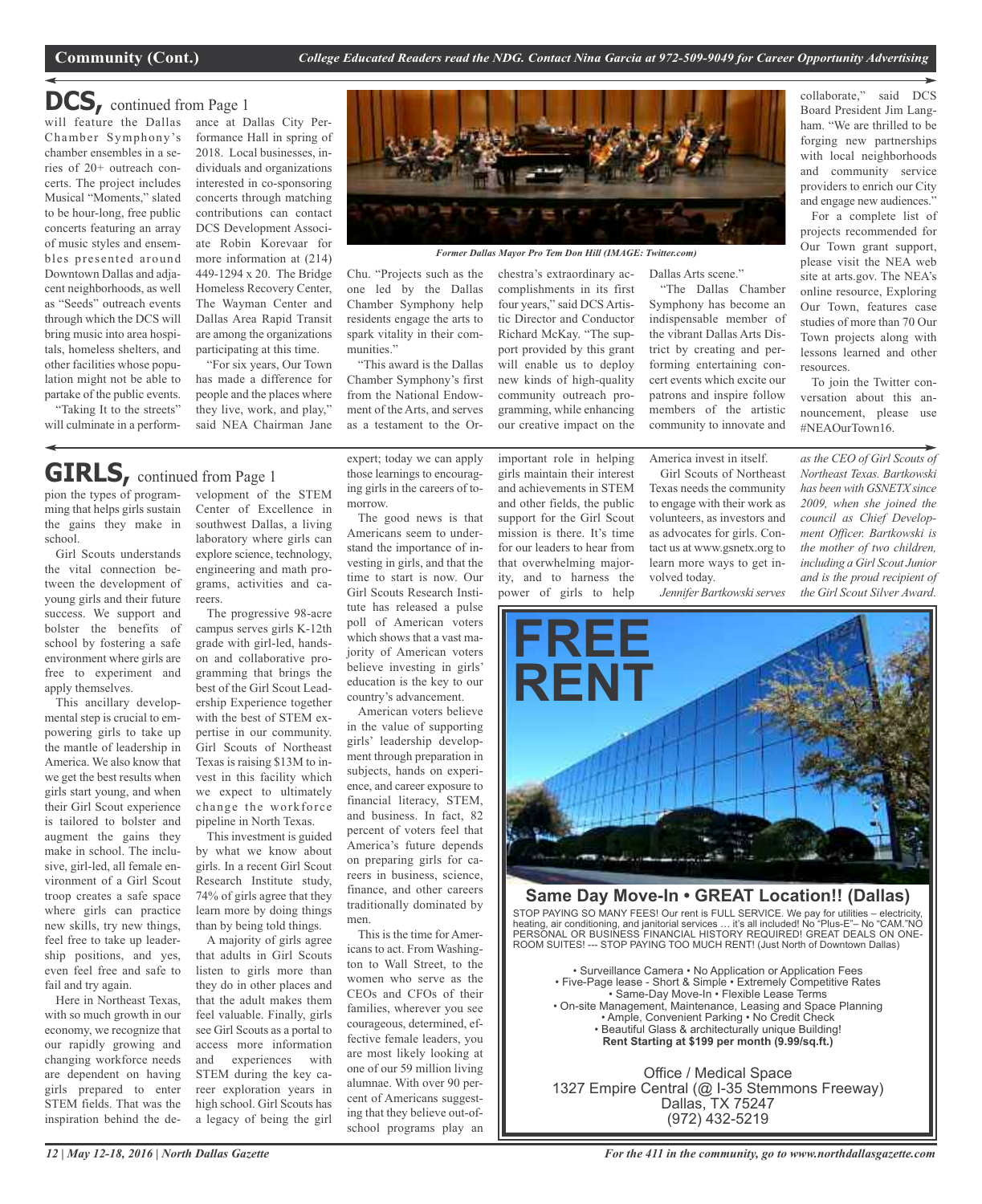### *On a quest for qualified candidates? Contact Nina Garcia at 972-509-9049* **Career Opportunity**

## Garland PD hiring | VETERANS, continued from Page 11

The Garland Police Department is accepting online applications for police officer recruits through 5 p.m. Friday, June 10. The next entrance exam will be held at 8 a.m. Saturday, June 25.

To view a job description, see a complete list of qualifications or to submit an application, go to GarlandTx.gov. For questions



about becoming a police officer, contact Officer Jones at 972-487-7358 or visit GarlandPolice.com.

## **ATHLETES,** continued from Page <sup>7</sup>

came a devoted high school and college football coach for more than 30 years, he was a top athlete at Irving High School, lettering in both football and baseball

Having a love for the game, Sloan returned to Irving where he coached at Lamar Junior High School from 1975 to1977, at Nimitz High School from

1977 to 1980, and at Irving High School from 1980 to1984. He then moved on to

coach two years at Bonham High School and the next 14 at his alma mater, Southeastern Oklahoma State University (SE).

As SE's head coach, Sloan's achievements include coaching six nationtimes. He was named the OIC Coach of the Year in 1995 and 1996, the Lone Star Conference Coach of the Year in 1999 and 2000, and

reer," says JoHanna Martinez, military talent attraction manager, AT&T Talent Acquisition, and a veteran of the U.S. Marine Corps. "15 years later, I now know that those skills have been the foundation to every success in my career. Be-

of the AT&T culture too."

he is the all-time winningest coach in school history at SE, where he

ally-ranked teams, winning the OIC Conference in 1988, the Aztec Bowl in 1989 and being named conference co-champions three coached 113 All-Conference athletes and 17 All-Americans. In 2007, Sloan was inducted into the Southeastern Athletic Hall cause those values are part Once veterans are hired, AT&T helps ensure they nity for veterans. This includes mentoring and helping other veterans in their transition process.

have the skills needed to grow their career and succeed as an employee in the every-evolving technology landscape. The AT&T veterans' employee resource group also serves more than 9,000 members and creates an instant commu-

of Fame. In 2009, he returned to Irving ISD where he finished his career at Nimitz High School.

Sloan's 31-year career included 14 years in Irving ISD. He is now retired, living in Roanoke, Texas.

**DCT,** continued from Page <sup>9</sup>

ber 14-29, 2016, Recommended for ages 12 and up. **• KATHYBURKSTHE-**

**ATRE OF PUPPETRY A RTS : T H E N U T-CRACKER** - Music by Peter Ilyich Tchaikovsky, adapted for the stage by B. Wolf, runs from November 18 - December 21, 2016, Recommended for ages 4 and up.

**• THE NUTCRACKER!** DFW audiences love holiday traditions, and that is why 2016 marks 20 years of this most requested title. It's a perfect introduction to classical music, so make a date to bring your children!

**• A CHARLIE BROWN CHRISTMAS** - By Charles M. Schulz, runs November 18 December 21, 2016, Recommended for ages 5 and up

**• SEASON SPECIAL LONE STAR CIRCUS LA FÊTE!** - Runs December 27, 2016 - January 1, 2017, Recommended for all ages.

**• JUNIE B. JONES IS NOT A CROOK** - By Allison Gregory, runs January 20 February 26, 2017, Recommended for ages 5 and up **• SEASON SPECIAL** **TEEN SCENE PLAYERS PRESENT EAT (Its Not About Food)** - By Linda Daugherty, runs February 10-19, 2017, Recommended for ages 12 and up

**• KATHYBURKSTHE-ATRE OF PUPPETRY ARTS: JACK AND THE BEANSTALK** - Adaptation, Original Songs & Lyrics by B. Wolf, runs March 3-26, 2017, Recommended for ages 4 and up.

**•TOMÁSAND THE LI-BRARY LADY** - By Pat Mora (adapted for the stage by José Cruz González), runs March 24 - April 2, 2017, Recommended for ages 7 and up.

**• SEASON SPECIAL: BLUE** - By Annie Cusick Wood, runs April 21 - May 7, 2017, Recommended for squirmy toddlers and their families

**• ROALD DAHLS JAMESAND THE GIANT** PEACH - Adapted by David Wood, runs May 5 - May 27, 2017, Recommended for ages 5 and up.

**• DCTs NATIONAL TOURING PRODUC-TION JOHN STEPTOES MUFAROSBEAUTIFUL D A U G H T E R S : A N**

**AFRICAN TALE**-Adapted for the stage by Karen Abbott, Music and Lyrics by S-Ankh Rasa, runs June 23 July 9, 2017, Recommended

for ages 5 and up. For tickets and information visit dct.org.

**North Dallas Gazette is looking for a Writer / Stringer in the Irving Area.** Candidate would cover Irving City Council

Meetings & Irving ISD Board Meetings.

Also, Candidate would be a contributing writer, submitting general interest stories from the Irving area.

Interested?

**Send resume and writing samples to: inquiries1909@gmail.com**

### **TISEO PAVING COMPANY**

419 E. Hwy. 80, Mesquite, TX 75150 Tel: (972) 289-0723 Fax (972) 216-5637 www.tiseopaving.com

Performing Concrete Street Paving in the Metroplex Area We Accept Subcontracting Bids For All Public Works Projects in the Dallas Area. We Are Accepting Applications for Concrete Mixer Drivers and Heavy Equip-

ment Mechanics

**Equal Opportunity Employer** 

**Attention Suppliers of Goods, Services and Construction Review Competitive Opportunities at www.bidsync.com www.garlandpurchasing.com 972-205-2415**

**GARLAND** 

**DO YOU WANT AN EXCITING AND REWARDING CAREER?**

**PURSUE A CAREER AS A POLICE OFFICER OR FIREFIGHTER!**

• Competitive wages<br>• Array of benefits<br>• Education incentive pay<br>• ...and more

REGISTER ONLINE TO TAKE THE CITY OF IRVING'S NEXT CIVIL SERVICE ENTRANCE EXAM

### *www.cityofirving.org*

*The City of Irving does not discriminate on the basis of race, sex, religion, age or disability in employment or the provision of services.*

**Statewide African American Press\Association is seeking a statewide sales representative.**

The Texas Publishers Association is seeking a statewide sales representative to

represent the overall sales objective for the organization. Individual must have a proven sales track record with local and regional sales strategies.

Also the individual must be:

- A self-starter
- Have excellent written and verbal communication skills
- A visionary
- Professional

• Have excellent organizational skills Previous advertising agency and direct sales experience a plus. Position is commission based.

Serious inquiries only. **Please email resume to inquiries1909@gmail.com or leave a message for the position at 972-432-5219.**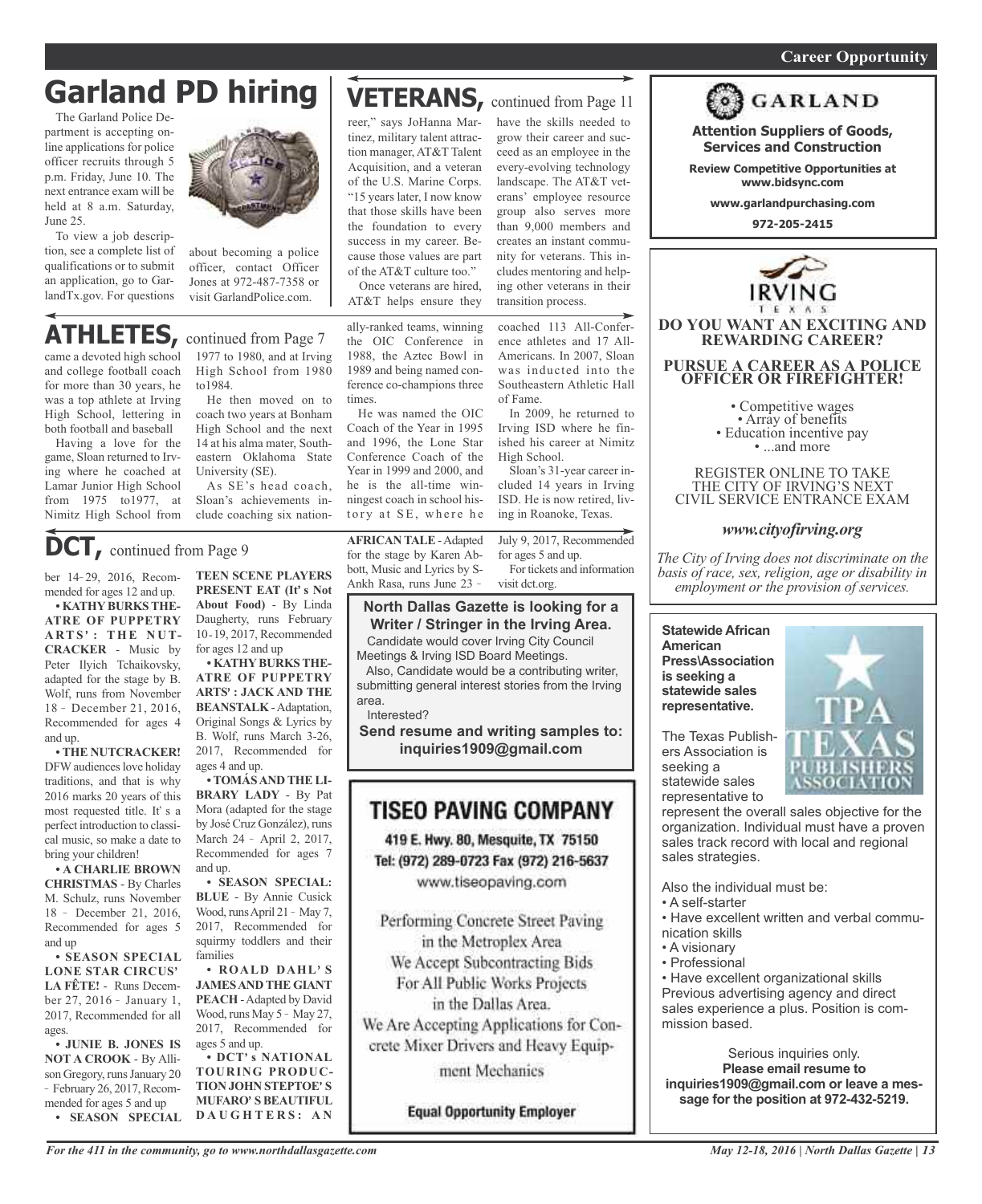### **BETHEL BIBLE FELLOWSHIP, CARROLLTON (A PLACE TO BELONG)**

### **May 15, 9:45 a.m.**

You're invited to our Sunday Morning "Prayer and Meditation" followed by Morning Worship Service at 10 a.m. See what God is doing through and with us; you will be blessed.

### **May 15, 12 Noon**

How do you impact others? Join us Sunday at noon in Bible Study; Pastor Larry Gardner will teach a series on "Design for Discipleship, Book 2, Chapter 5."

Learn how to introduce others to Christ and make Him known to them; to help others know and grow in God's word; and to give others clarity and direction.

### **May 18, 7 p.m.**

Join us in Wednesday's Prayer and Bible Study Class with Senior Pastor Woodson and Pastor Brenda Patterson teaching a series on "Design for Discipleship, Book 3, Chapter 1." Spiritual maturity is God's desire for you. It's Time to Grow; Ephesians 4:12 & 13.

Dr. Terrance Woodson, Senior Pastor 1944 E. Hebron Parkway Carrollton, TX 75007 972-492-4300 www.bethelbiblefellowship.org

#### **CHRIST COMMUNITY CHURCH IN RICHARDSON**

 $\frac{1}{2}$  ,  $\frac{1}{2}$  ,  $\frac{1}{2}$  ,  $\frac{1}{2}$  ,  $\frac{1}{2}$  ,  $\frac{1}{2}$  ,  $\frac{1}{2}$  ,  $\frac{1}{2}$  ,  $\frac{1}{2}$  ,  $\frac{1}{2}$ 

### **May 15, 9 a.m. and 11 a.m.**

You're invited to join us for morning worship as we praise and worship God for His blessings.

### **May 18**

Join us at 12 Noon with Rev. Viveca Potter teaching on the Word of God; come back at 6:45 p.m. for Corporate Prayer and stay for Senior Pastor Autry at 7:30 p.m. teaching on the Word of God. Our youth will

come for Food and Fellowship at 7 p.m. followed by Bible Study at 7:30 p.m.

Dr. Terrence Autry, Senior Pastor 701 Centennial 972-991-0200 Richardson, TX 75081 www.Christcommunityrichardson.org  $\mathcal{L}_\text{max}$  , which is a set of the set of the set of the set of the set of the set of the set of the set of the set of the set of the set of the set of the set of the set of the set of the set of the set of the set of

### **FELLOWSHIP CHRISTIAN CENTER CHURCH IN ALLEN "THE SHIP"**

### **May 15**

You're invited to our main campus at 200 West Belmont Drive; followed by our Sunday Worship Services at Bolin Elementary School in Allen, Texas 75002 and bring someone with you, you will be blessed.

**May 18, 12 p.m.** Join us in our Wednesday's 12 Noon-Day Live, Prayer and Bible Study and/or our Wednesday Night Live, Prayer and Bible Study at 7 p.m. to learn more about God's Word at the Joycie Turner Fellowship Hall, 200 West Belmont Drive in Allen. Be encouraged by

God's plan for your maturity and His glory; and most of all, be prepared to grow. Holy name.

**May 22, 8 a.m. Every 4th Sunday** Calling All Youth! Join our Hype Sunday Worship (first service only) on our main campus at 200 West Belmont Drive and be blessed; followed by our Sunday Worship Services at Bolin Elementary School in Allen,

## be blessed.

Texas 75002 and bring someone with you, you will

Dr. W. L. Stafford, Sr., Ed. D. Senior Pastor 5705 Cheyenne Drive at Bolin Elementary School in Allen 75002 for Sunday Morning Worship and the Admin. Building Address is 200 W. Belmont Drive Allen, TX 75013 972-359-9956 www.theship3c.org

### **INSPIRING BODY OF CHRIST CHURCH, Let's Go Fishing! MATTHEW 4:19**

 $\overline{\phantom{a}}$  , and the set of the set of the set of the set of the set of the set of the set of the set of the set of the set of the set of the set of the set of the set of the set of the set of the set of the set of the s

**May 15, 7:30 and/or 11:30 a.m.** You're invited this Sunday as we praise, worship, honor and magnify God's

**May 16, 7 p.m.** Join us in Monday School as we grow in God's Word and learn what God has to say to us.

Pastor Rickie Rush 7701 S Westmoreland Road Dallas, TX 75237 972-372-4262 www.Ibocchurch.org  $\mathcal{L}$  , and the set of the set of the set of the set of the set of the set of the set of the set of the set of the set of the set of the set of the set of the set of the set of the set of the set of the set of the set

### **MT. OLIVE CHURCH OF PLANO (MOCOP)**

### **May 15, 10 a.m.**

Join us for Sunday Worship Service as we praise and worship God for His Honor and His glory; and don't forget to comeback at 7 p.m. for our Brazilian Church. Call the church for details.

### **May 18, 7 p.m.**

You're invited to our Wednesday's Bible Study class; you will learn what God has to say to us. Come to be encouraged by God's plan for your spiritual growth and His glory.

Pastor Sam Fenceroy Senior Pastor and Pastor Gloria Fenceroy 300 Chisholm Place

Investors Liquidation Sale: **Laurel Land Cemetery Burial Plot For Sale (one space) Section # 3, Space # 15, Lot # 20**



Laurel Land Cemetery charges for cost of single Plot: \$3995.00 Discount Amount, if you act right away: <\$1745.00> (your savings) Your Cost: \$2250.00

> **Call Today! 972.432.5219** (leave message,if no answer)

### Plano, TX 75075 972-633-5511 www.mocop.org

### **MT. PISGAH MISSIONARY BAPTIST CHURCH**

 $\mathcal{L}_\text{max}$  , which is a set of the set of the set of the set of the set of the set of the set of the set of the set of the set of the set of the set of the set of the set of the set of the set of the set of the set of

#### **May 15, 10 a.m.** You're invited to join us in our Worship Service at our new home, 1020 Sherman Street in Richardson, Texas. Call the church for details.

### **May 16, 9 p.m.**

Join us for our Intercessory Prayer Ministry and our Monday's Conference calls.

R. W. Townsend, Senior Pastor



### **NEW MOUNT ZION BAPTIST CHURCH**

 $\overline{\phantom{a}}$  , and the set of the set of the set of the set of the set of the set of the set of the set of the set of the set of the set of the set of the set of the set of the set of the set of the set of the set of the s

### **May 15**

You're invited to join us for Early Morning Services at 7:30 a.m., followed by Sunday School at 9 a.m. and Morning Worship at 10:30 a.m.

### **May 18, 7 p.m.**

Join us each week, our Bible Study sessions are designed to be encouraged by God's good plan for your See CHURCHES, Page 16



www.**IRSsafe**.com

NDG now has a "Special Advertising Package"for churches and non-profit organizations that need to let the community know about your Special Event.

### Opportunity You Can Measure...

### **Church Events**

- Church Anniversary
- Pastor's Anniversary
- Women's Day
- Men's Day

### **Non-Profit Org. Events**

- Fundraisers
- (Concerts)
- Special Events
- (Personal or Community)

## Special Rate \$199

(Black & White, per insertion) Ad size - 4.905"x 6"(Quarter Page, B&W) (NOTE: Color Ad \$75 extra per inserion) Production disclaimer - NDG ad meake-ready is not included in promotion. Layout/production of "copy ready"ad will be a nominal extra cost. E-mail ad copy to: Marketing@NorthDallasGazette.com or call our Marketing Department today! 972-509-9049



**Church Happenings www.NorthDallasGazette.com**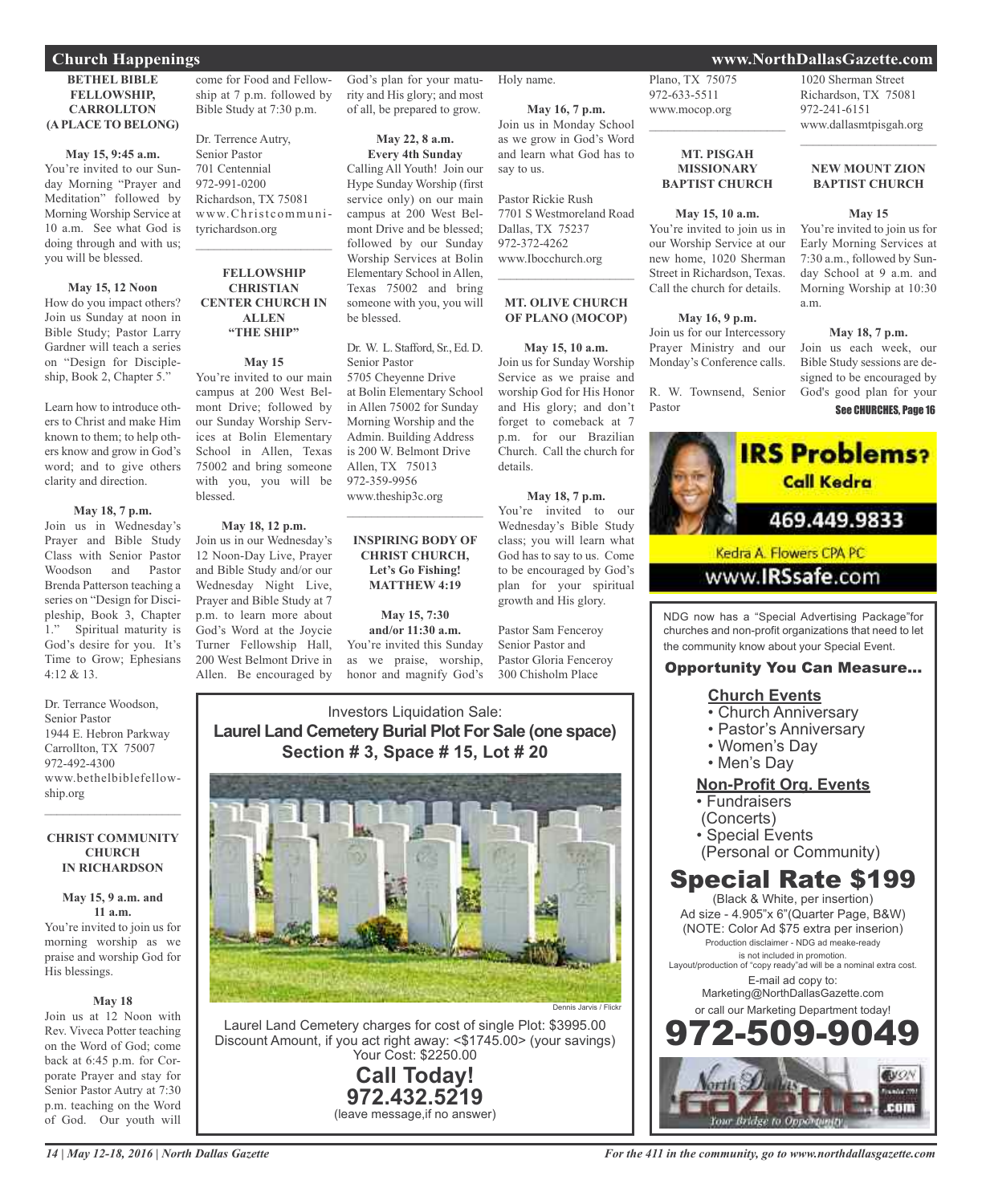

*Send email to: businessoffice@ northdallasgazette.com to sign up for Sister Tarpley's weekly electronic newsletter.*

*Have you ever found a true friend who makes your heart glow? Someone that is wonderful and you're honored and proud to know. A friend who loves you when you don't know why?*

*A friend that shares all of your ups and downs and that you smile with, replacing your frowns with a smile. A friend that appears whenever there is a need; surely you must know that God planted that seed.*

*These seeds God has planted here on earth cannot be measured by earthly worth. They were planted deeply in your friend's heart by God's love placed here from the start.*

*Value those friendships and the love. Respect their feelings and never make de-* *mands. Hold their love tightly in your heart and your hands.*

*Trust in friendship, give a piece of your heart; this is how friendship was intended from the very start.*

*Hold their memory in your heart and your mind; continue to love them all the time. See them for what they really are—true friends are Angels sent by God!*

**--Author Unknown** The following story is summarized and told by Dr. Mahesh S. Raisinghani, Ph.D, MBA, MSc, in his closing remarks at the NSLS induction ceremony on April 22, 2016 at TWU in Denton, Texas.

There was a farmer man named Fleming; he was a poor farmer. One day, while trying to make a living for his family, he heard a cry for help coming from a nearby bog (swamp.) He dropped his tools and ran to the bog.

There, mired to his waist in black muck, was a terrified boy, screaming and

North Dallas Gazette takes a moment to



**A true friend**

family shack. 'Is that your son?' The nobleman asked.

struggling to free himself. Farmer Fleming saved the lad from what could have been a slow and terrifying

The next day, a fancy carriage pulled up to the farmer's sparse surroundings. An elegantly dressed nobleman stepped out and

death.

*(L to R): Ass't Police Chief Derick Miller, Carrollton, Sister Tarpley, Young Sung and Police Chief Rex Redden at a "Coffee with Cops."*



I want to repay you,' said the nobleman. 'You saved my son's life.' 'No, I can't accept payment for what I did,' the farmer replied waving off the offer. At that moment, the farmer's own son came to the door of the me provide him with the level of education my own son will enjoy and if the lad is anything like his father, he'll no doubt grow to be a man we both will be proud of.' And that he did. Farmer's son attended the

very best schools and in time, graduated from St. Mary's Hospital Medical School in London; and went on to become known throughout the world as the noted Sir Alexander Fleming, the discoverer of Penicillin.

Years afterward, the same nobleman's son who was

saved from the swamp was stricken with pneumonia. What saved his life this time? Penicillin discovered by Farmer Fleming's son; and, the name of the nobleman? Lord Randolph Churchill ... His son's name? Sir Winston Churchill.

Someone once said: "What goes around comes around." Work like you don't need the money. Love like you've never been hurt. Dance like nobody's watching. Sing like nobody's listening. Live like it is Heaven on Earth.









Islah Joshua, Jr. Fustor

SMBC: A church Focused on Excellence while Teaching the Word. Preaching the Gospel, Reaching the World

Worship Times: 8 and 11 a.m. Sunday School: 9:45 a.m. Mid-week: Wednesday at 7:00 p.m. Youth Church: Every 3rd, 4th, and 5th Sunday at 10:45 a.m. AWANA: Wednesday at 6:30 p.m. Contact Information: 972-423-6695 www.smbcplano.org



*For the 411 in the community, go to www.northdallasgazette.com*